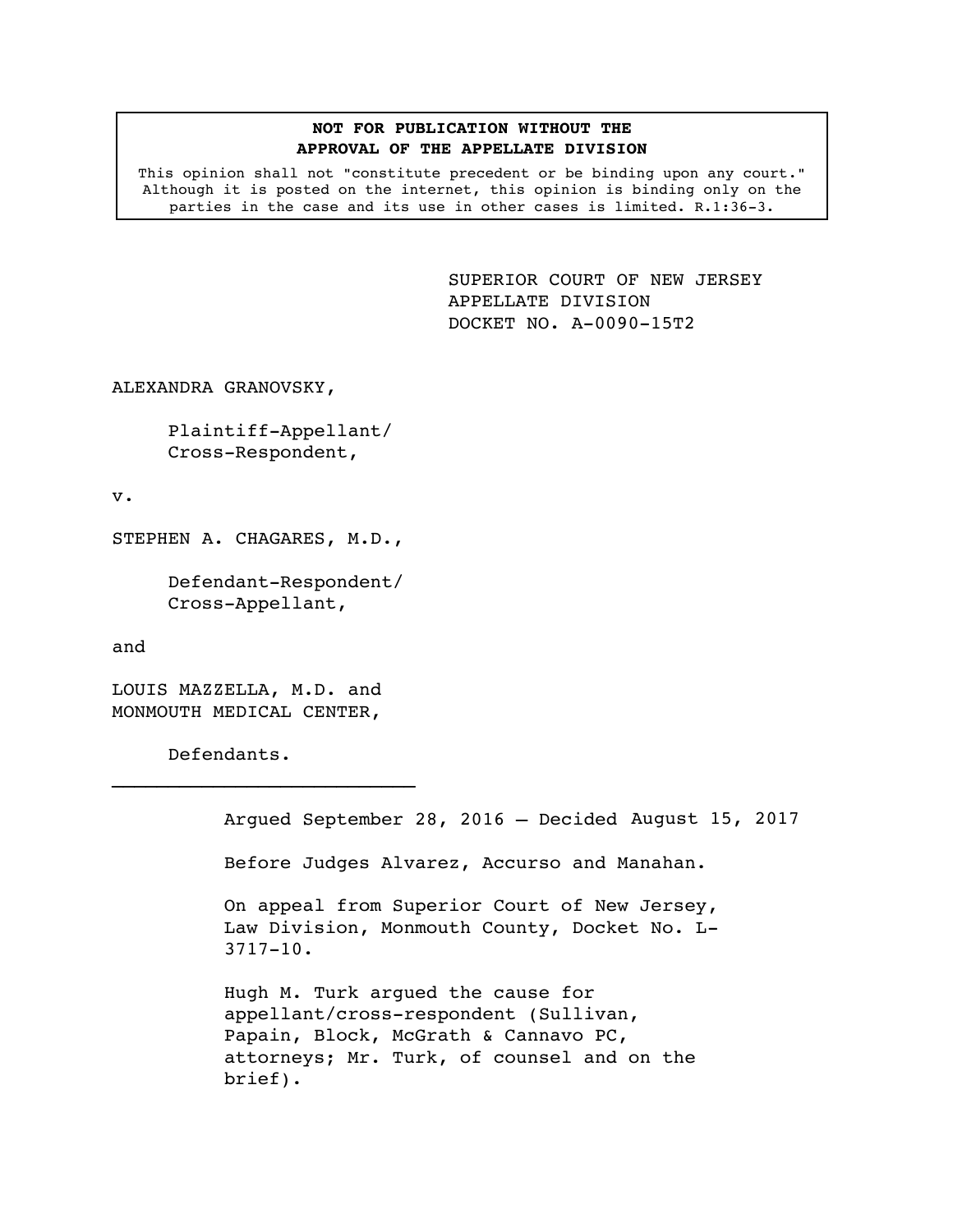Richard A. Amdur argued the cause for respondent/cross-appellant (Amdur, Maggs & Shor, PC, attorneys; Mr. Amdur, on the brief).

## PER CURIAM

Plaintiff Alexandra Granovsky appeals from the jury's no cause verdict on her medical malpractice claim against defendant Stephen A. Chagares, M.D. Defendant cross-appeals from a pretrial ruling preventing the surgeon who repaired the injury inflicted by defendant from offering opinions on the standard of care. Because we conclude evidentiary error deprived plaintiff of a fair trial, we reverse. We find no merit to the crossappeal.

Defendant operated on plaintiff, a thirty-four-year-old pharmacist, to remove her gallbladder by performing a laparoscopic cholecystectomy. There is no dispute that in the course of that procedure, defendant, a general surgeon, cut the wrong duct, resulting in plaintiff's injury. The issue at trial was whether that was a recognized complication of the surgery, as defendant argued, or a deviation from the standard of care.

The gallbladder is a storage facility for bile, which is produced in the liver to aid in the digestion of fatty foods. The liver is located in the upper right abdomen. The gallbladder is underneath it. The liver and the gallbladder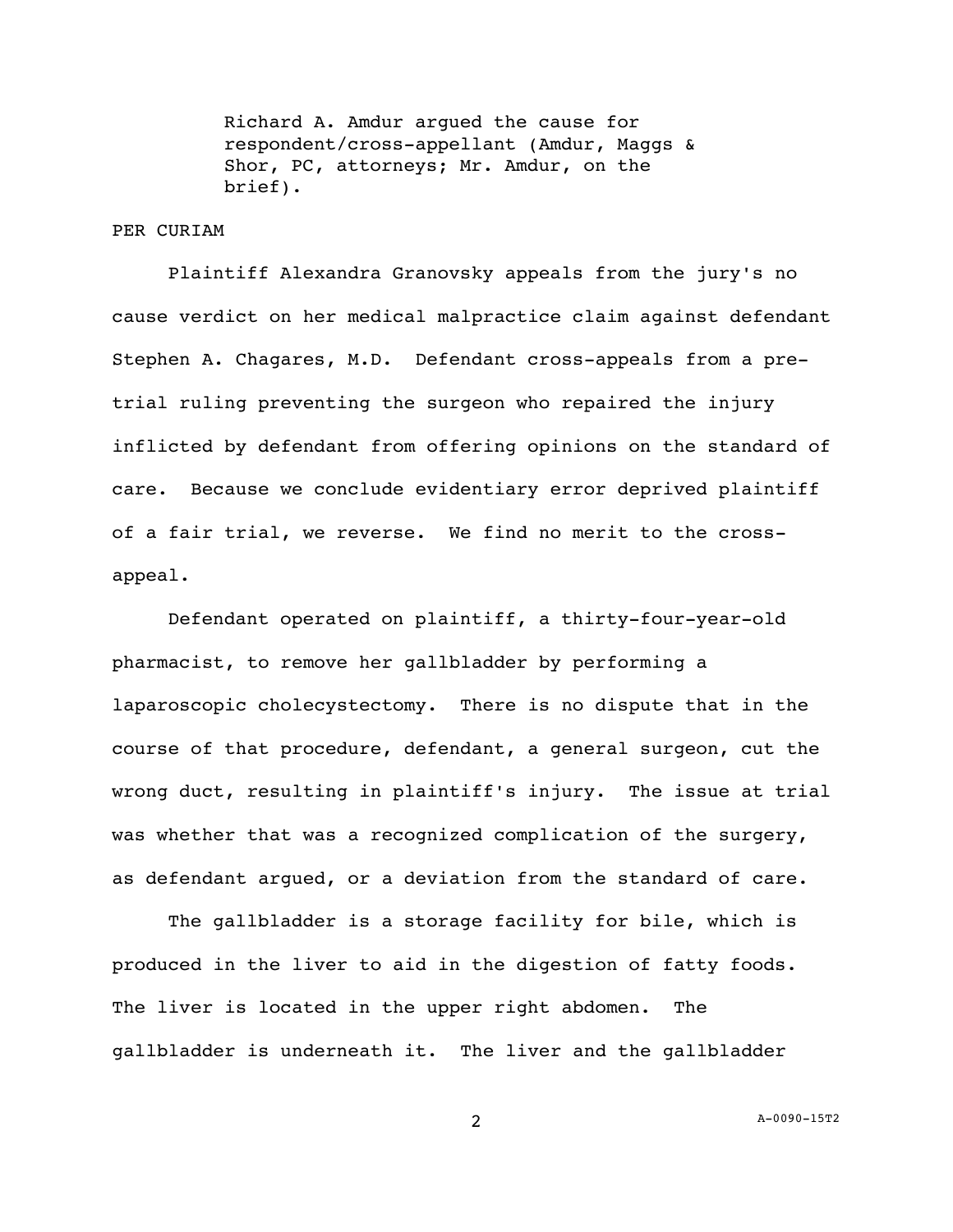each have ducts, which connect the two organs, and carry the bile into the small intestine. The liver has two ducts, one from the left lobe and the other from the right lobe, which merge to form the common hepatic duct. The duct descending from the gallbladder is called the cystic duct. The cystic duct from the gallbladder merges with the common hepatic duct from the liver to form the common bile duct, which empties bile into the duodenum, the start of the small intestine.

To remove the gallbladder, the surgeon frees it from the liver by clipping and cutting the cystic duct and the cystic artery, the main blood supply to the gallbladder. It is undisputed that clipping and cutting the common bile duct is not part of the procedure and will, if not repaired, result in serious harm to the patient.

Defendant testified he put five clips on what he believed to be the cystic duct, two clips close to the gallbladder and three lower down and cut between them. After he cut what he believed to be the cystic duct, he put six clips on what he believed to be a bifurcated cystic artery, one on each branch close to the gallbladder and two lower on each branch and cut both branches between the clips. Although defendant wrote in his post-operative report that the surgery was performed without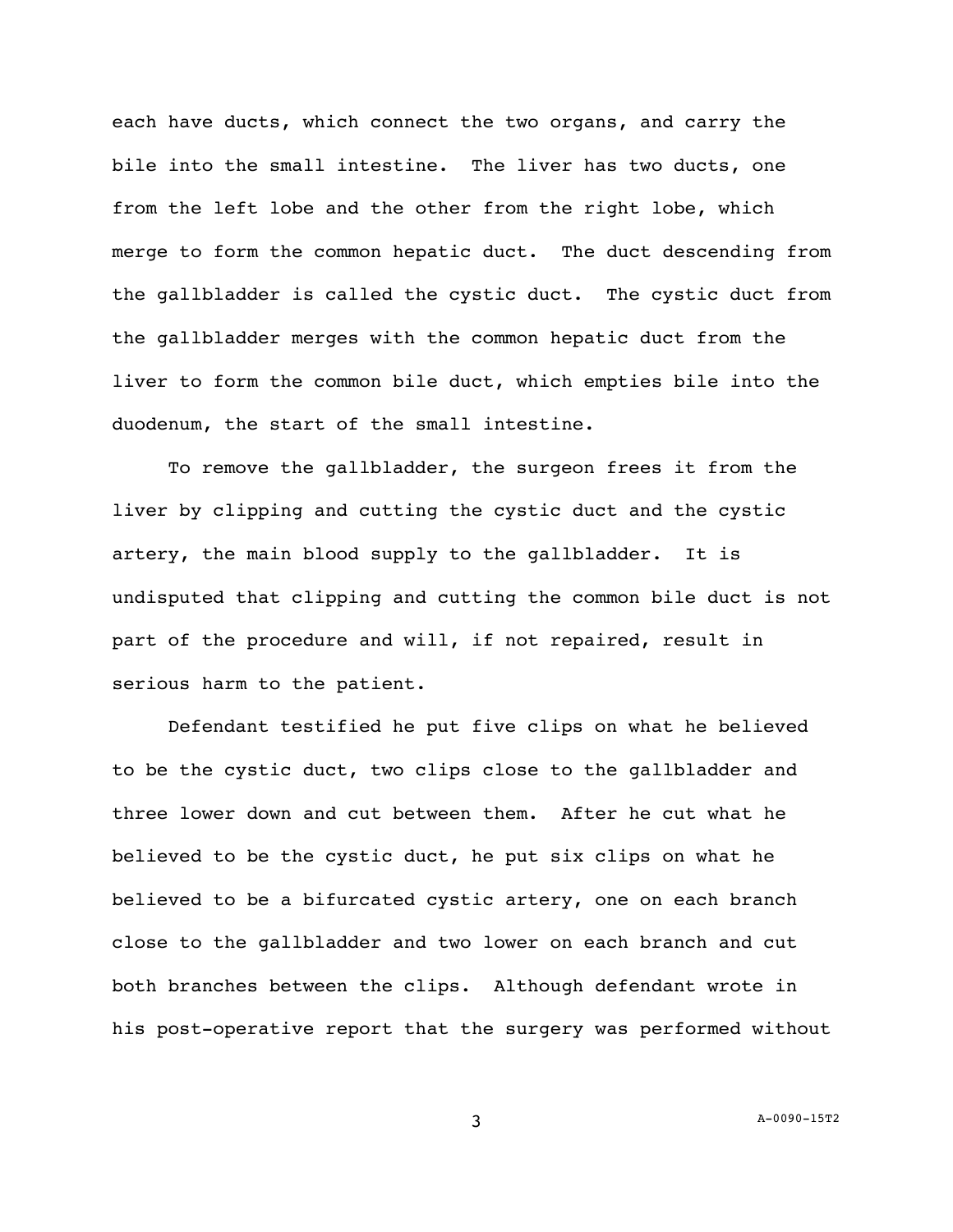complications, he conceded at trial that he inadvertently clipped and cut plaintiff's common bile duct causing her injury.

A few days after the surgery, plaintiff went to an emergency room in New York complaining of nausea, vomiting and jaundice. She was transferred to Westchester Medical Center, where Dr. Manuel Rodriguez-Davalos performed an open surgical procedure and discovered that plaintiff's common bile duct had been severed. Dr. Rodriguez-Davalos repaired the problem by performing a Roux-en-Y hepaticojejunostomy, a procedure to reroute plaintiff's biliary system by attaching the common hepatic duct directly to the jejunum, the middle section of the small intestine.

At Dr. Rodriguez-Davalos's de bene esse deposition, the parties stipulated the doctor was testifying as plaintiff's treating physician and not as an expert on liability. Following the deposition, plaintiff filed a pre-trial motion to strike certain non-responsive comments in which the doctor expressed the opinion that defendant did not deviate from the standard of care.

Judge Quinn granted the motion, reasoning that the witness was not "produced as an expert on liability." The judge accordingly struck those portions of the testimony in which the doctor expressed the view that defendant had removed plaintiff's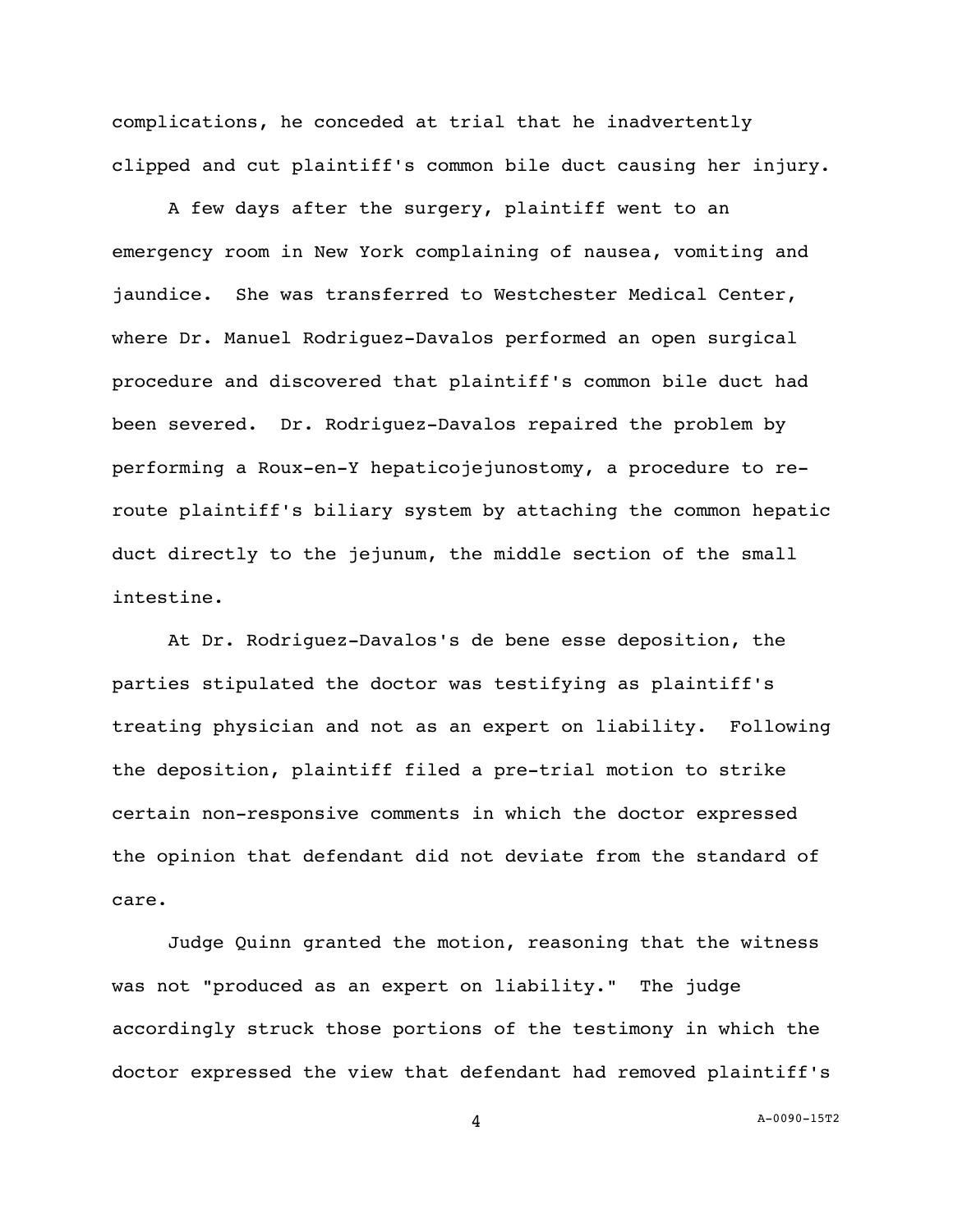gallbladder "in an appropriate fashion," that "some abnormalities . . . sometimes are difficult [for surgeons] to identify," "that the hepatic duct and the common bile duct are very close to the cystic duct.  $\ldots$  . So it is not uncommon that . . . these structures, can be confused or again because of the small size and the fact that they can run parallel, can be misidentified," and that cutting the wrong duct was not an "uncommon" problem and "could happen to any surgeon in the country." Judge Quinn subsequently denied defendant's motion for reconsideration.

Shortly before a scheduled trial date, defendant subpoenaed Dr. Rodriguez-Davalos for a second deposition. Over plaintiff's objection, Judge Quinn entered an order which permitted the deposition to proceed, but prohibited "questions on standard of care." Defendant was permitted to question the doctor "only on [the] surgery he did."

Defendant's counsel did not schedule Dr. Rodriguez-Davalos's second deposition until just prior to a rescheduled peremptory trial date. At a pre-trial conference, counsel advised the judge assigned to try the case of the scheduled deposition and Judge Quinn's prior rulings regarding its scope. The trial judge advised counsel he would not disturb Judge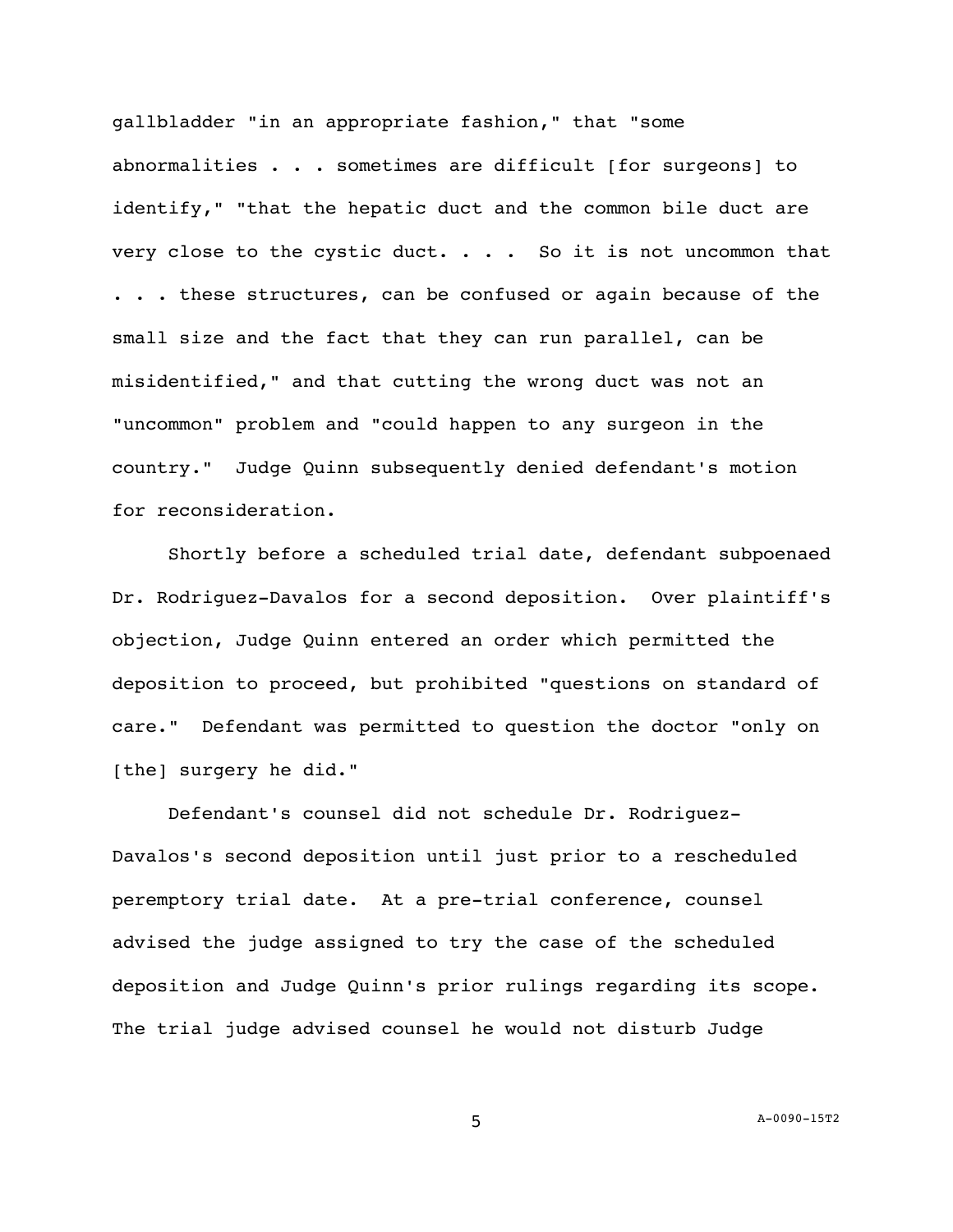Quinn's prior rulings regarding the deposition or its limited scope.

The other pre-trial ruling with significance for the issues on appeal involved informed consent. Plaintiff did not bring an informed consent claim. Anticipating defendant would attempt to introduce his consent form and that he advised plaintiff of the risk of common bile duct injury, plaintiff made a motion in limine to exclude all evidence of informed consent at trial. She contended the absence of an informed consent claim made evidence of consent both irrelevant and unfairly prejudicial because of its risk of confusing the jury. Defendant countered that showing the jury that he informed plaintiff before the surgery that injury to the common bile duct can occur, constituted proof that such an injury was a known risk and its occurrence was not a deviation from the standard of care.

The trial judge denied plaintiff's motion, finding no New Jersey case law on point and the cases from other jurisdictions "not precedent for the conclusion the plaintiff asks me to draw here." Instead, the judge pronounced himself convinced that excluding reference to the preoperative discussions "would certainly result, could certainly result in the same type of prejudicial inferences that the plaintiff is concerned with[,] being visited upon the defendant."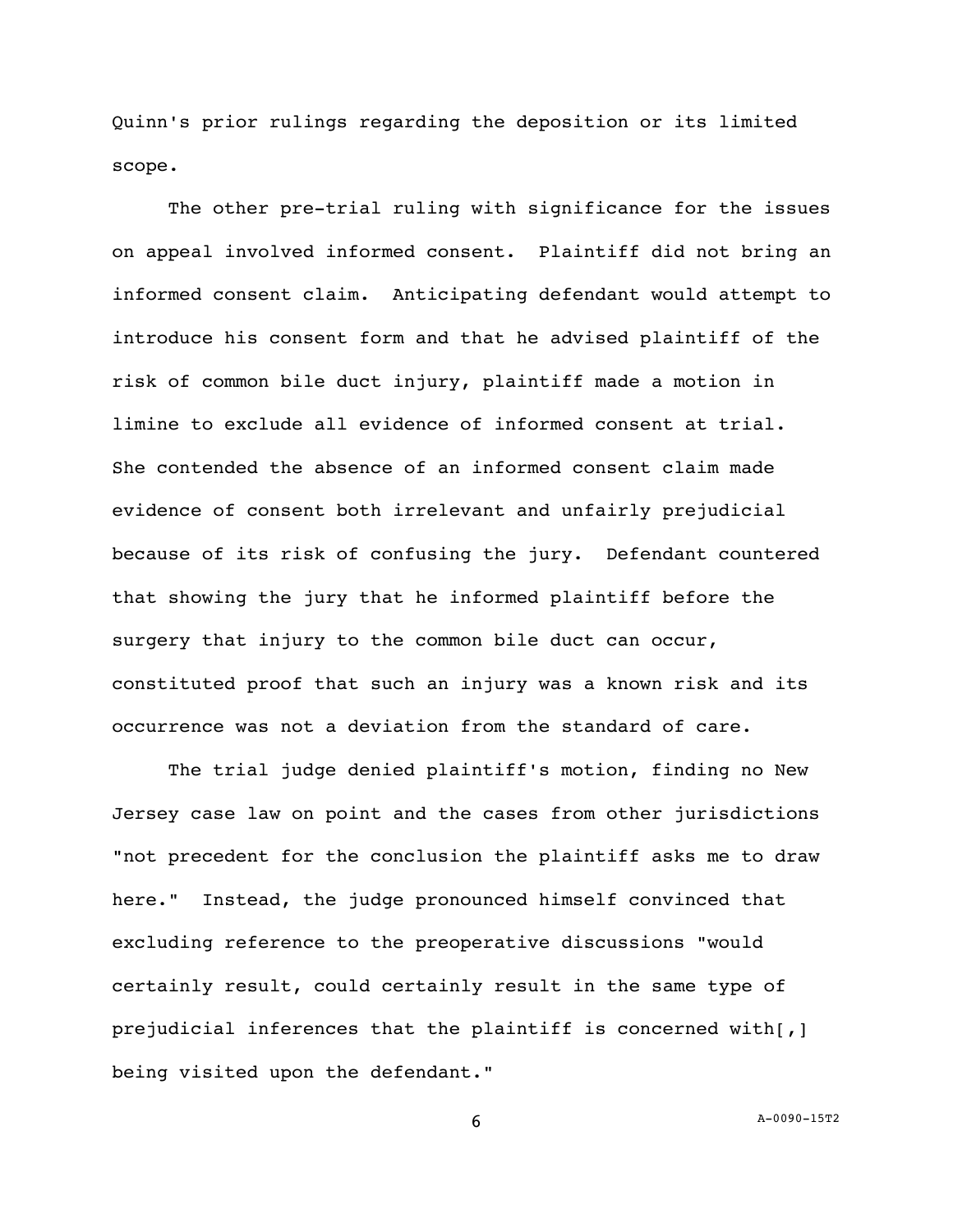## The judge explained:

[Plaintiff has] the burden of proof. But the defendant has a right to defend himself, and that would substantially impede his ability to do so. . . . You're talking about inferences that would lead a jury to infer that Dr. Chagares took no steps to explain the procedure, or could lead to the conclusion that a juror or all the jurors could infer that there was a lack of explanation of the significance of the surgery. And I don't see any way of separating the two.

The judge concluded his ruling on the issue by saying that he was "not going to preclude the defendant from effectively advancing a defense to the complaint that's been made against him."

At trial, plaintiff presented the video of Dr. Rodriguez-Davalos's first deposition, redacted in accordance with Judge Quinn's order, to explain the surgeon's discovery of plaintiff's transected common bile duct and its repair. Plaintiff's liability expert, Dr. Michael Drew, testified defendant deviated from the standard of care by failing to obtain a critical view of both the cystic duct and the cystic artery entering the gallbladder before clipping and cutting either structure. He further claimed defendant should have realized his error before concluding the procedure.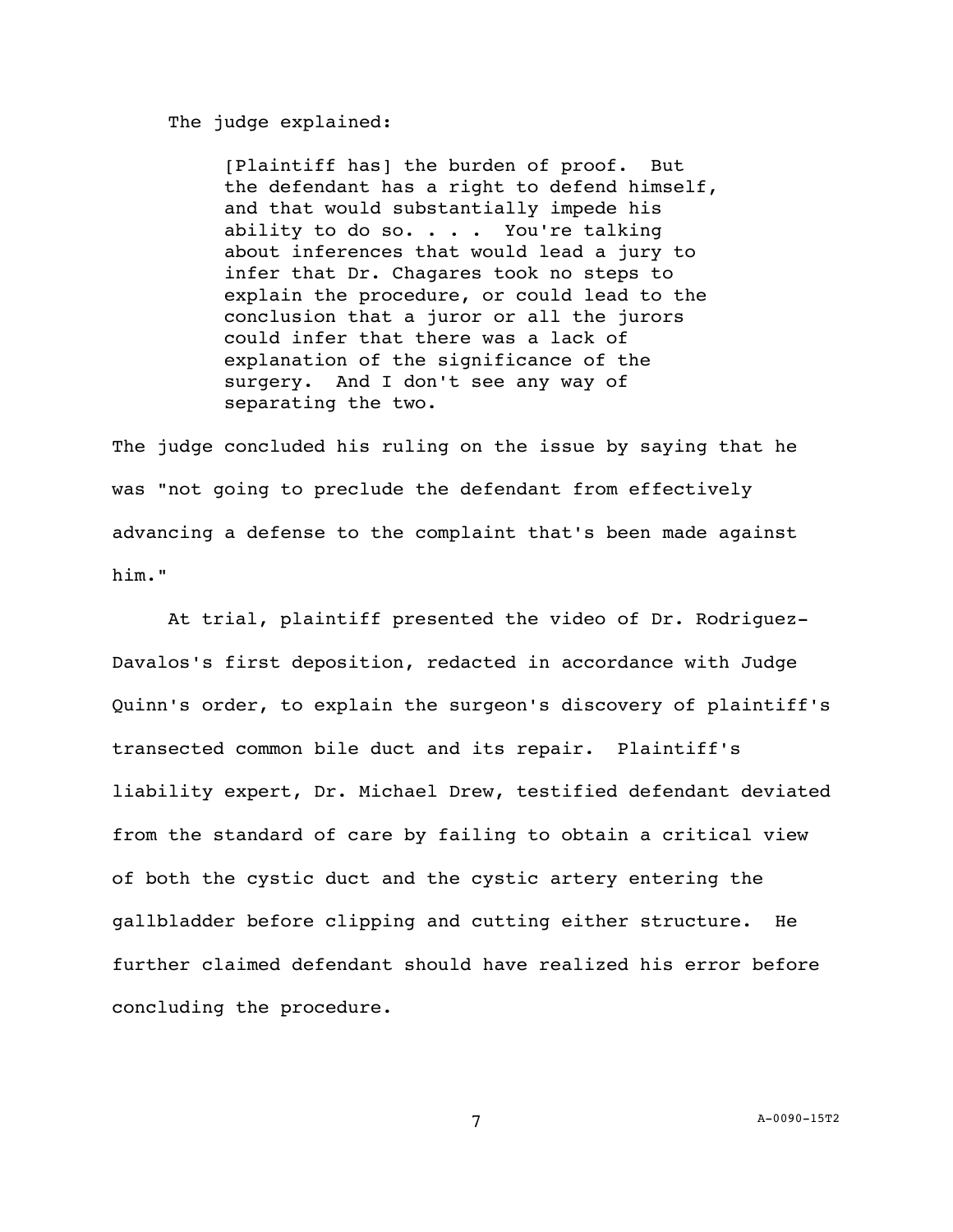Based on defendant's post-operative report, Dr. Drew concluded defendant never obtained that critical view of both structures entering the gallbladder, but instead clipped and cut what he thought was the cystic duct before the cystic artery was visible. Dr. Drew explained that defendant's technique was "the old way of doing it, what's called the infundibular approach." He claimed that approach resulted in "more common bile duct injuries than surgeons had seen in the previous 30 or 40 years in the first couple of years" of laparoscopic procedures. Dr. Drew claimed the number of common bile duct injuries occurring as a result of the infundibular approach resulted in its abandonment in the mid-1990s when it was replaced by the critical view method. Defendant operated on plaintiff in 2009.

Defendant's counsel cross-examined Dr. Drew about his preoperative discussions with patients and defendant's informed consent form. Counsel got the doctor to concede there is "a difference between a complication and medical malpractice" and that he tells his patients that "a possible complication is damage to the common bile duct."

Defendant's experts, Dr. Richard Koehler and Dr. Josef Fischer, both testified that cutting the common bile duct was a recognized complication of laparoscopic cholecystectomy and not a deviation from the standard of care. Defendant's counsel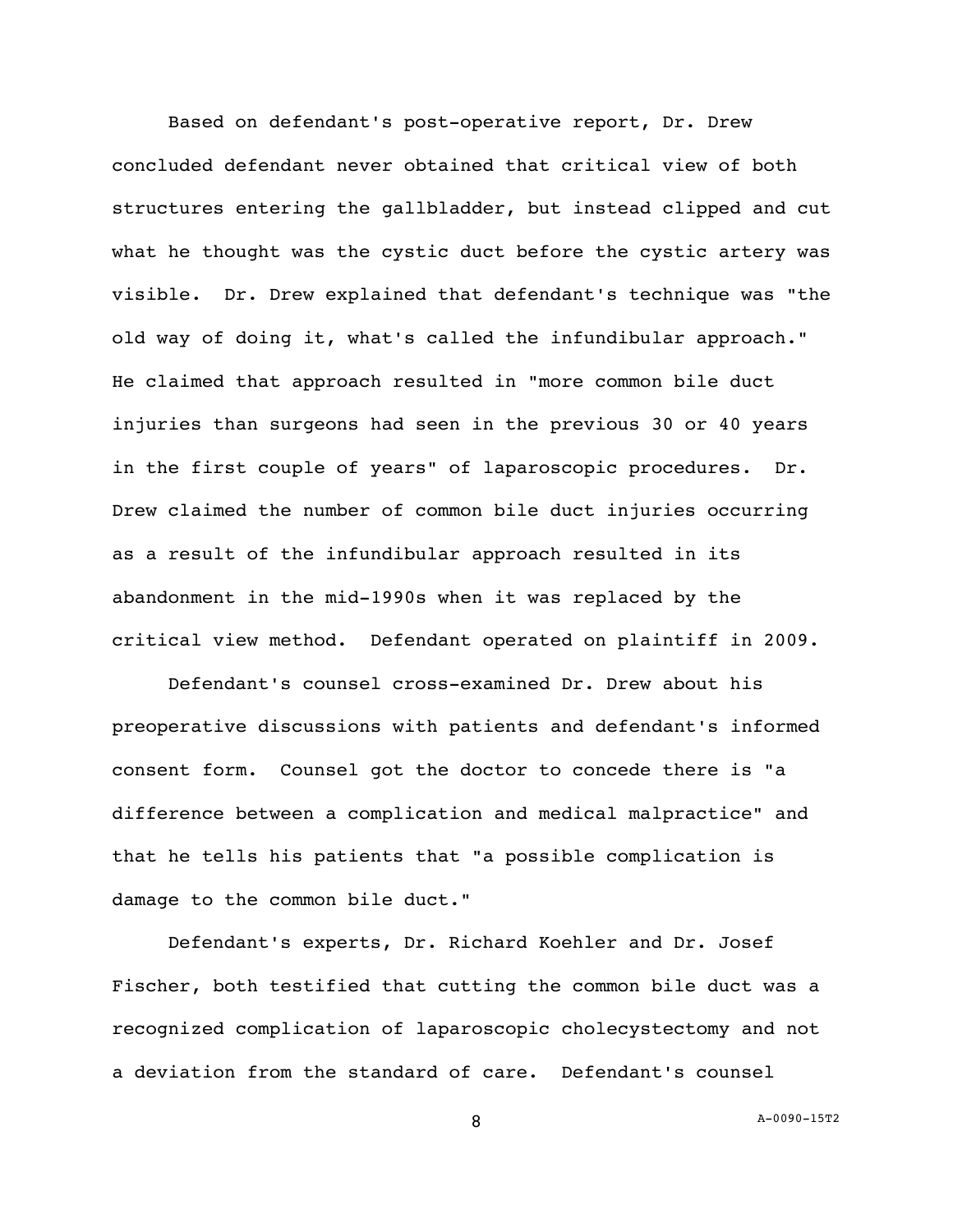elicited testimony from each of them that they tell their patients that injury to the common bile duct is a risk of complication of the procedure and that it is in every consent form.

Over plaintiff's objection, the judge admitted Dr. Koehler's consent form, which includes "possible injury to common bile duct requiring endoscopic or surgical repair" as one of the risks of the procedure. Dr. Koehler testified that although transecting the common bile duct was "very uncommon," he includes injury to the common bile duct in his standard consent form because "[i]t is a part of the human anatomy that has wide variations" and "I want to make sure the patient understands that." Dr. Koehler agreed with plaintiff's counsel that "when he tell[s] a patient one of the risks, for example is injury to a bowel or a blood vessel or to the bladder, [he] certainly [isn't] telling them that [he's] going to commit malpractice."

Dr. Koehler testified that in his opinion, a surgeon seeing and cutting what he thinks is the cystic duct, but instead is the common bile duct is not negligence, because "misidentification is not malpractice." The trial judge prohibited plaintiff's counsel from impeaching Dr. Koehler on cross-examination with the Society of American Gastrointestinal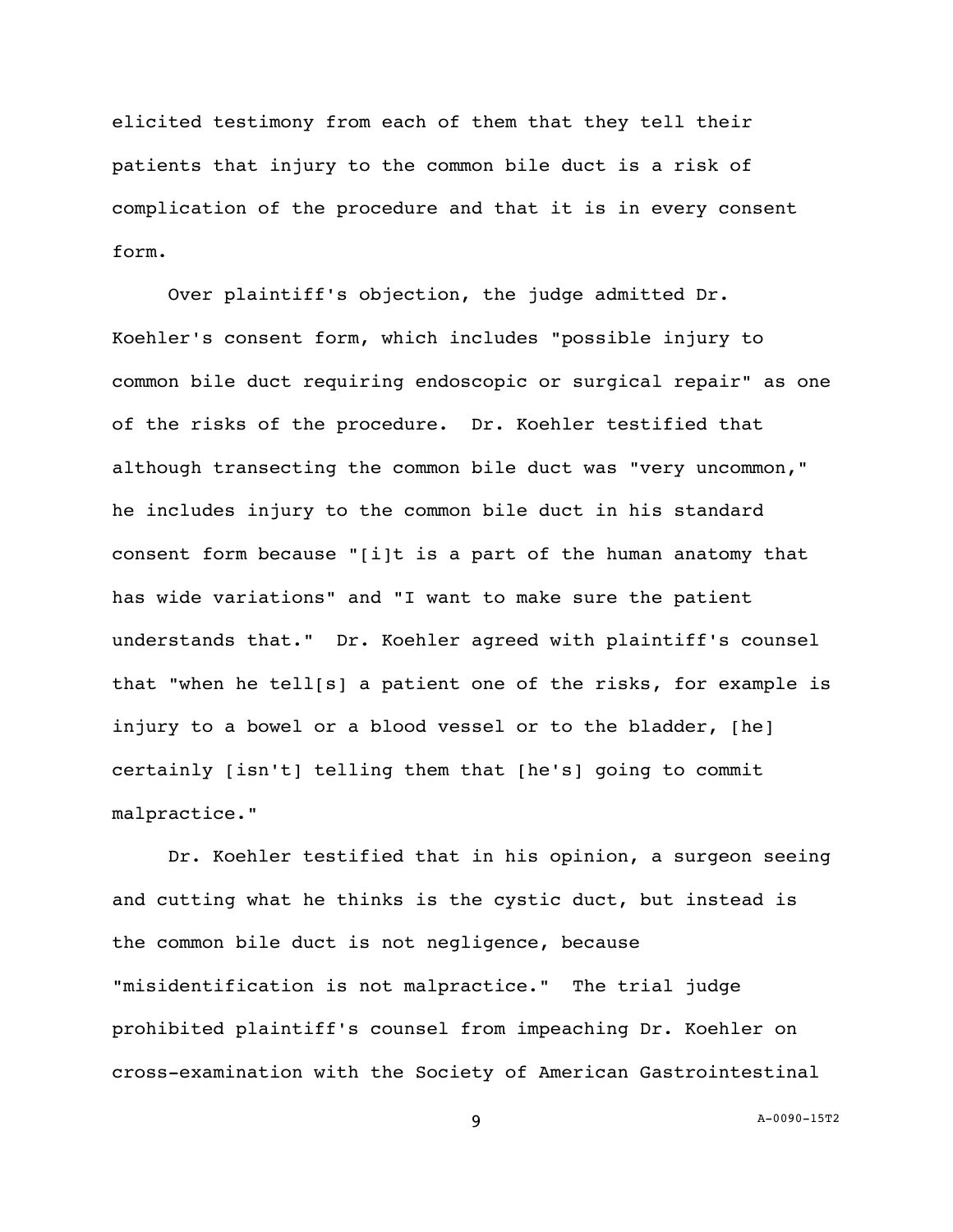and Endoscopic Surgeons Manual, notwithstanding the doctor had acknowledged it as authoritative during his deposition, based on the judge's understanding that plaintiff's counsel "had an obligation to provide [his adversary with what he planned to reference] in the form interrogatories."

Dr. Fischer, a distinguished professor at Harvard Medical School and author of textbooks on surgery, testified that injury to the common bile duct during laparoscopic gallbladder surgery is "a complication that can happen in the best of hands." He contended that only thirty-five percent of gallbladders are in the configuration contained in textbooks and that anomalies such as a short cystic duct, limitations on a surgeon's field of view in a laparoscopic procedure, and the presence of fat, which "obscures your view" all contribute to a surgeon not correctly identifying the structures to be clipped and cut.

Dr. Fischer testified that although common bile duct injuries are reported to occur in .4 to .7 percent of laparoscopic gallbladder cases, new research suggests it is as high as 1.9 to 4 percent. He testified, "[n]ow if there are injuries to the common duct or whatever they are of 4 percent, then it becomes something which is a matter of course of that operation and not practice below the standard."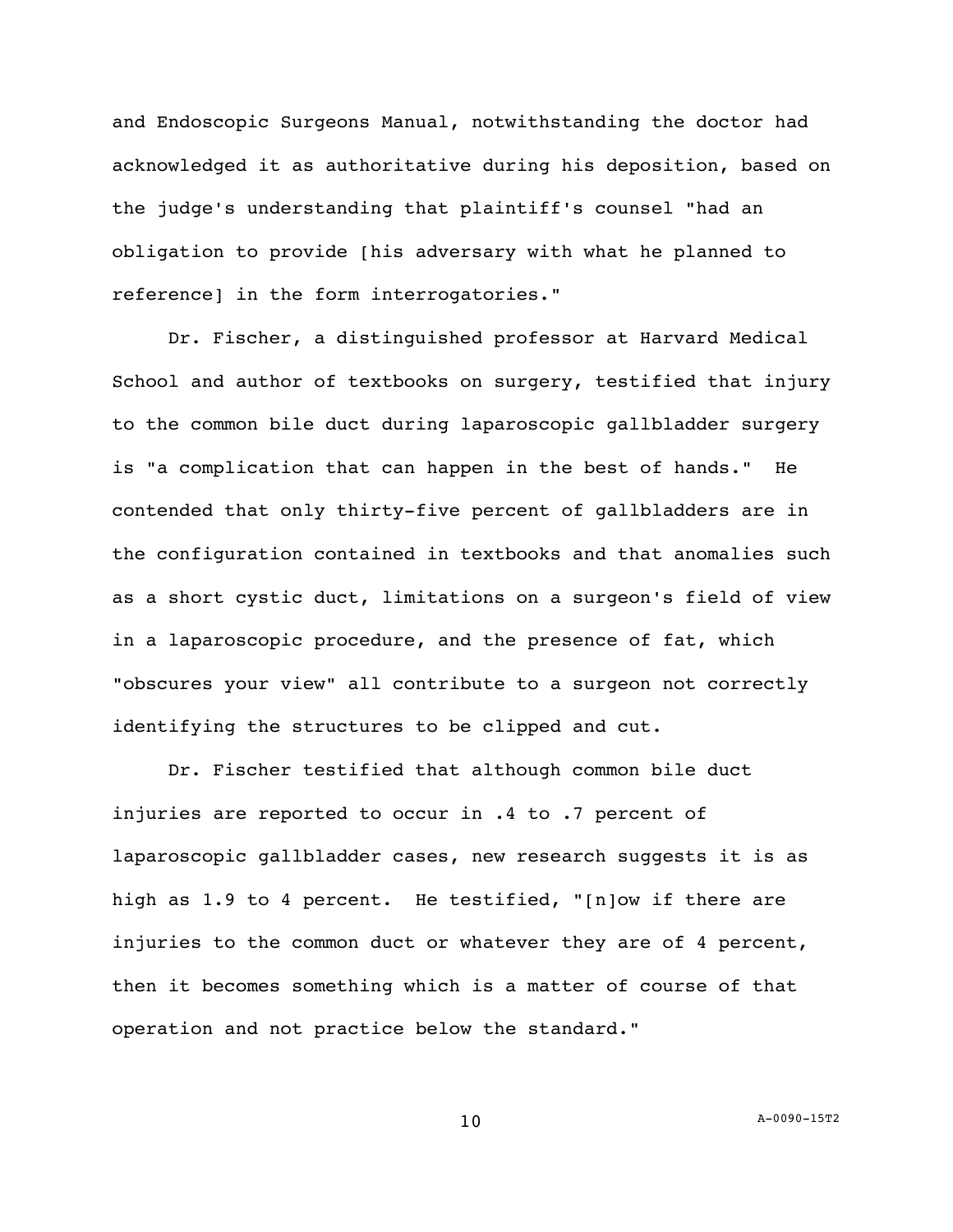On cross-examination, Dr. Fischer testified that in his view, defendant erred by not

> looking for the cystic duct and the cystic artery when he should have. I think that was the error in this, he went first and clipped what turned out to be the common duct. I think that was the error. And then, if you read the [operative] note carefully and it's a difficult [operative] note to read, then he went and he looked at the cystic artery and what he thought was the cystic duct. And then concluded that the cystic artery bifurcated and that is a known anomaly.

When plaintiff's counsel asked why that was not

malpractice, Dr. Fischer responded:

Well, you know, if we have incidents of injury to common ducts and other aspects and we've been doing laparoscopic cholecystectomies for 20 years. And we still have a significant incidence of injury to the common duct. And these are people who are experienced people.

I think what you have to say [is] that there's something wrong with the operation, which is my view. And why I have suggested to [the] American College of Surgeons is that we stop doing laparoscopic cholecystectomies until we can come to some conclusion with the legal profession as to what is appropriate for compensation and get it out of the court system. We have done that with other things.

Plaintiff's counsel followed up by asking the witness if he had "ever spoken before [any] committees, State Legislatures, [or] Congress on the topic of tort reform?" Defendant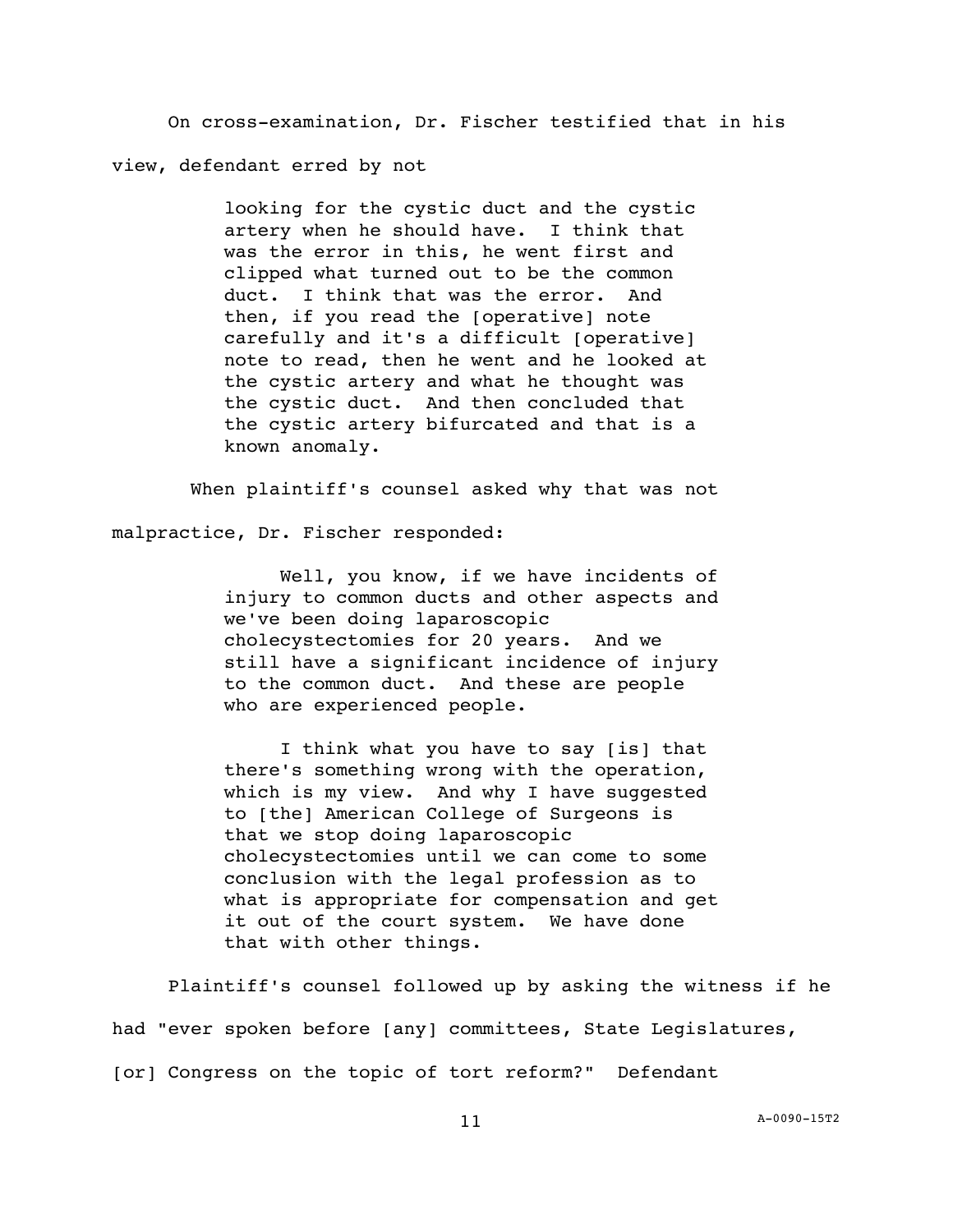immediately objected. The court sustained the objection and also sustained defendant's objection to plaintiff's next question, which was "You think there's a better way to handle the medical malpractice cases[?]" The court ruled that plaintiff would be permitted to cross-examine the doctor "as to his opinion and his direct testimony but this is an explanation of his political views."

Although the trial judge had already denied defense counsel's motion to play the unredacted tape of Dr. Rodriguez-Davalos's first de bene esse deposition when plaintiff put it in evidence, ruling that Judge Quinn's pre-trial order remained law of the case, the trial judge permitted defendant to read the doctor's second deposition to the jury in the defense case, notwithstanding that it contained comments nearly identical to the ones excised by Judge Quinn. Specifically, plaintiff's counsel objected to inclusion of the following testimony.

> Q: How often do you find or does the literature reflect finding any variations in the anatomy? Is that very rare that there are variations in the biliary anatomy, or it is well known that there are such variations?

> A: As I mentioned, it's well known. It's not rare. And again, any board certified surgeon in the country knows that these variations exist. And we know that, all of us that do biliary surgery or everybody that does cholecystectomies know that these are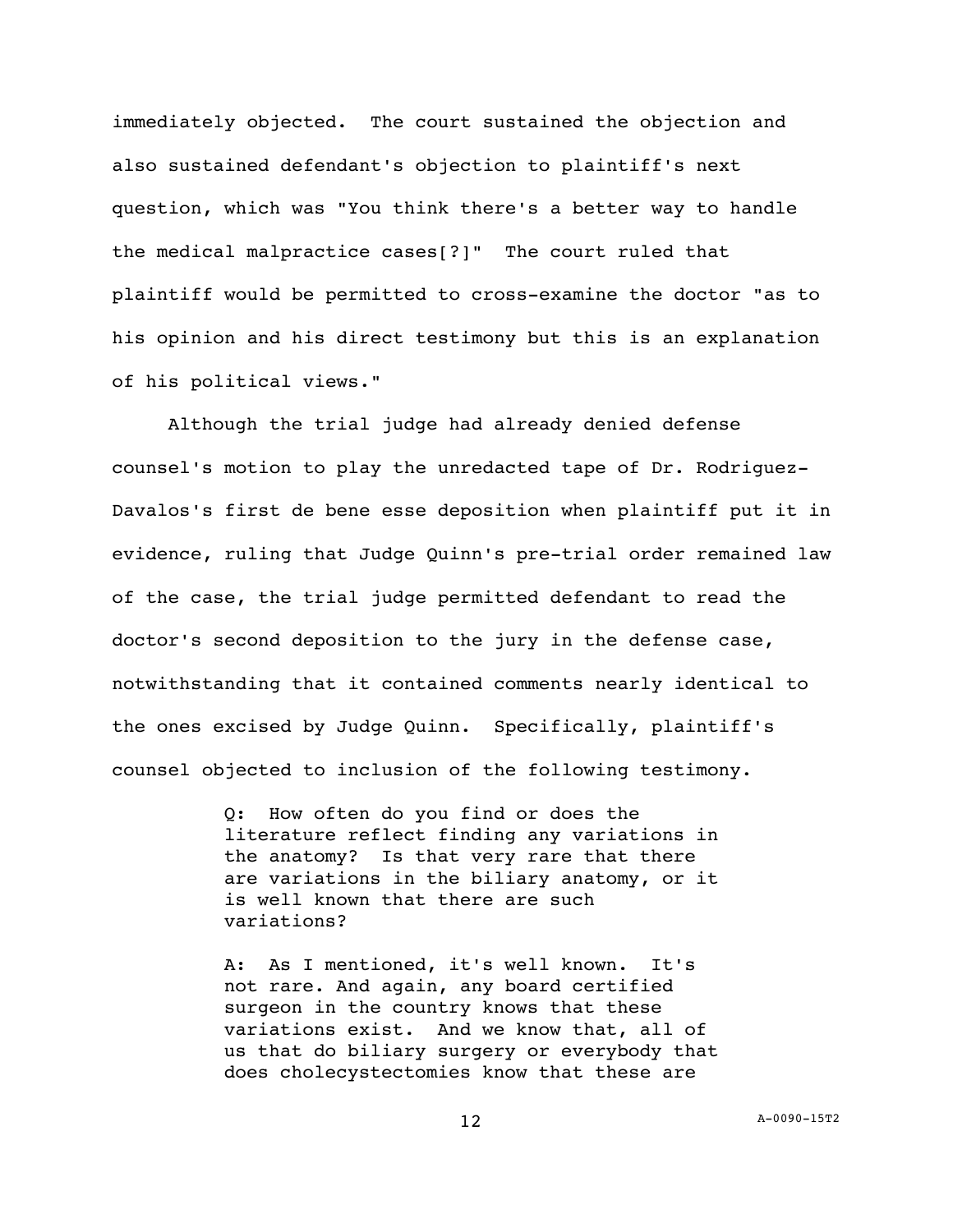variations that are hard to define preoperatively and, therefore, all of us are at risk of having a complication. That's what makes this surgery so serious.

Q: Serious in what — can you elaborate a little bit more by what you mean by "that's what makes this surgery so serious"?

A: Right. Because if you have a surgery that is performed, you know, so commonly and you have an injury of zero point four to zero point six percent, then you know that there's a large number of patients that will have bile duct injury on series that have been described nationwide and internationally. We know that this is one of the common things we face as surgeons, not only hepatobiliary surgeons, like myself, but any general surgeon that does gallbladder surgery knows.

And we discuss this with our patient before going to the operating room that, you know, there is a zero point four to zero point six percent chance of having an injury, and the injury can be across the spectrum. It can be a small injury that may just require a drainage, like [plaintiff] had at the beginning. It could be injury that actually transects or divides the whole ductile system. There are cases where, not only the common bile duct and the common hepatic duct are injured, but also the hepatic artery, the portal vein. There are patients that need a transplant because of this type of surgery.

So, therefore, it is a serious complication, although it's a complication that can happen to any surgeon that performs laparoscopic cholecystectomy or open cholecystectomy.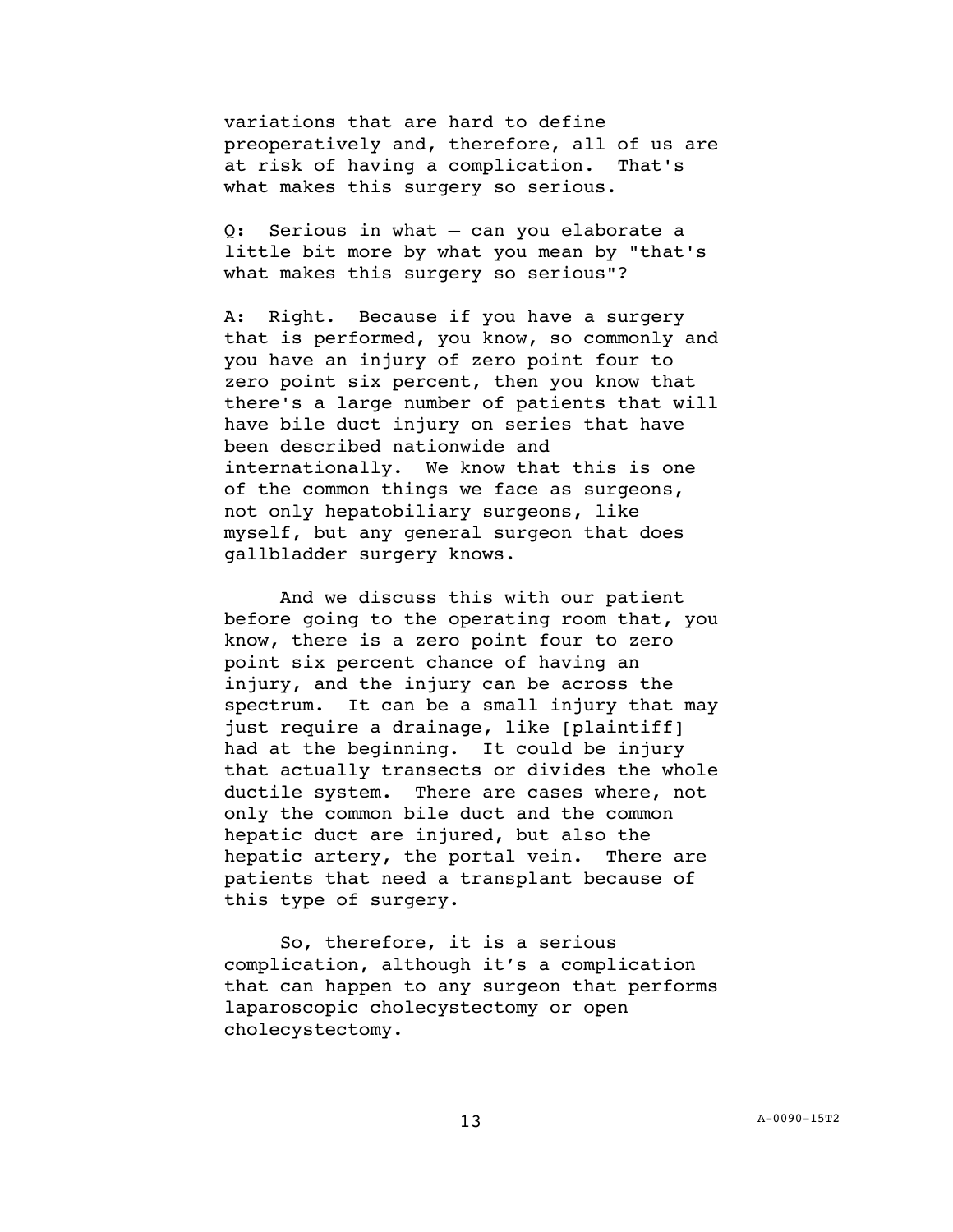The trial judge permitted the testimony, although noting "[i]f it was standard of care rather than diagnosis maybe my ruling would be different." The judge ruled the testimony was "placing in context . . . the treatment [plaintiff] received before. And putting into context her complaints to him so he's in a position to assess those. I think that's all part of the diagnosis and prognosis that  $Stigliano<sup>1</sup>$  talks about." The judge also permitted defense counsel to read to the jury what Dr. Rodriguez-Davalos testified he advises his own patients regarding the risks attendant to a laparoscopic cholecystectomy and that bile duct injuries "can really happen to any surgeon[,] [e]ven surgeons with very high expertise."

Plaintiff appeals, contending the trial judge erred in permitting Dr. Rodriguez-Davalos to offer liability opinions contrary to Stigliano and two prior orders in the case, in admitting evidence of informed consent in a case in which there was no informed consent claim, and in improperly limiting her cross-examination of the defense experts. She also contends the defense experts offered net opinions without factual support. Because we agree with plaintiff's first two points, we reverse the verdict and deny defendant's cross-appeal that the pre-trial

 $\overline{a}$ 

Stigliano v. Connaught Labs., Inc., 140 N.J. 305 (1995).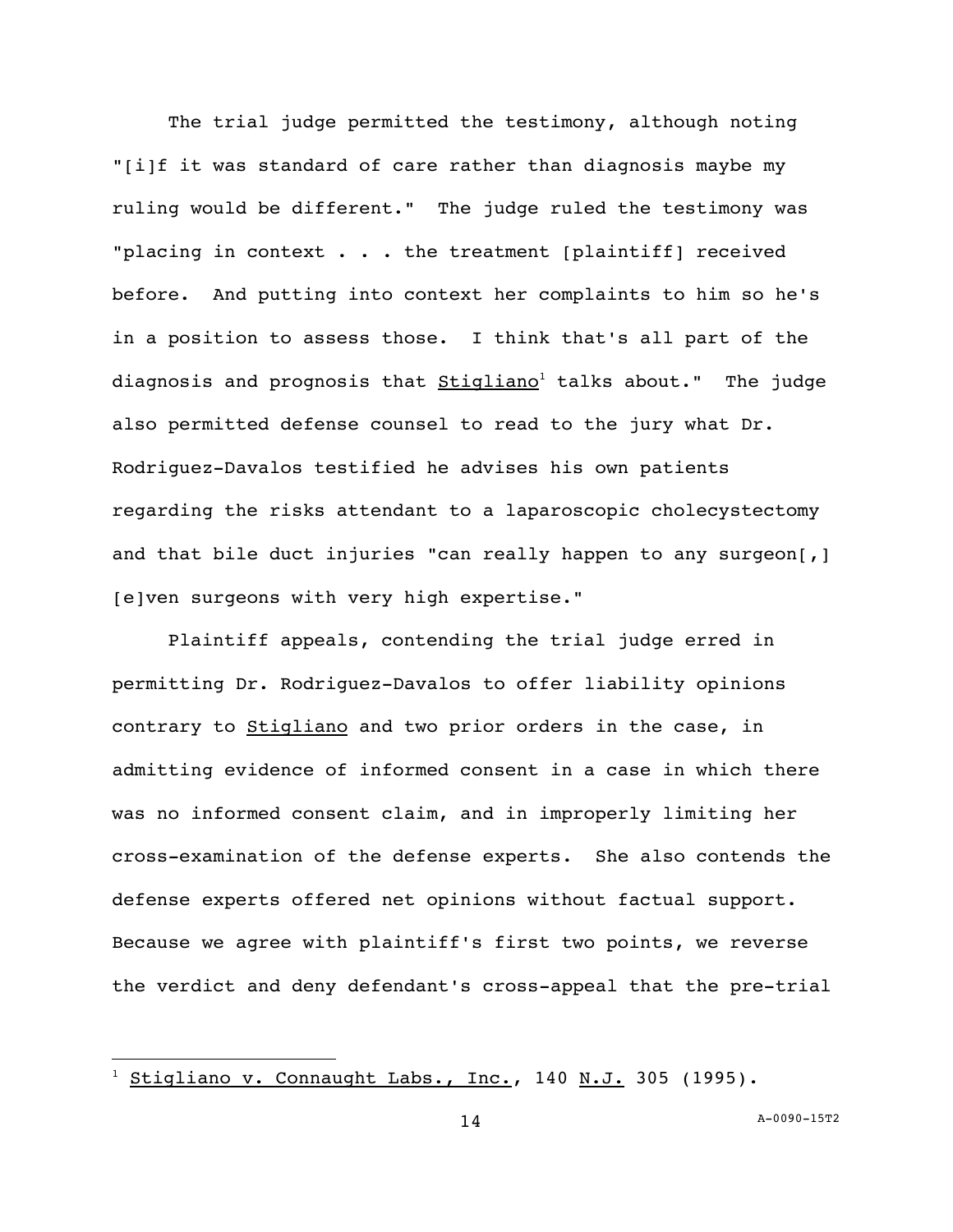orders relating to Dr. Rodriguez-Davalos' testimony were issued in error. We address plaintiff's remaining arguments only for guidance on re-trial.

The law regarding the limits of a treating physician's testimony at trial is well settled. As our Supreme Court recently observed, "[o]ur courts have long permitted treating physicians to offer medical testimony regarding the diagnosis and treatment of their patients, pursuant to N.J.R.E. 701." Delvecchio v. Twp. of Bridgewater, 224 N.J. 559, 576 (2016); Stigliano, supra, 140 N.J. at 314. The Court established that precedent in Stigliano, which continues to guide questions regarding the trial testimony of treating doctors. Delvecchio, supra, 224 N.J. at 577-79.

In Stigliano, the plaintiffs' child experienced a seizure after her pediatrician administered a DPT shot. 140 N.J. at 307. The plaintiffs subsequently took the child to three pediatric neurologists for diagnosis and treatment. Id. at 308. All three concluded the child suffered from a chronic or primary seizure disorder, not caused by the DPT shot. Ibid. In the plaintiffs' suit against the pediatrician and the maker of the DPT vaccine, the plaintiffs secured a pre-trial ruling barring the treating neurologists from testifying as to their opinions as to the cause of the child's seizures. Id. at 309-10. The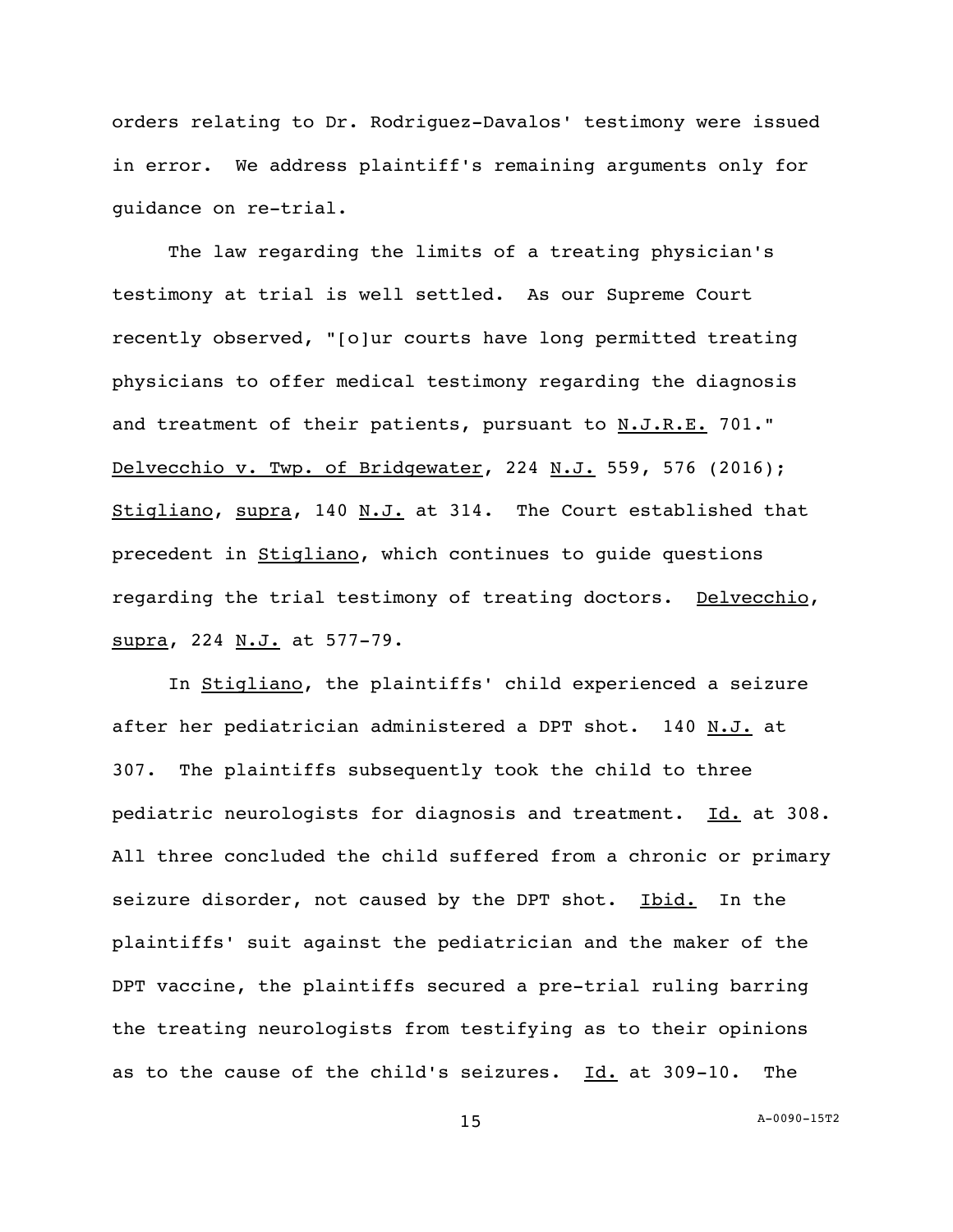Supreme Court disagreed, holding the neurologists, although no doubt experts in their field, were fact witnesses in the case who "may testify about their diagnosis and treatment of [the child's] disorder, including their determination of that disorder's cause."  $Id.$  at 314. The Court reasoned that "[b]ecause the determination of the cause of a patient's illness is an essential part of diagnosis and treatment, a treating physician may testify about the cause of a patient's disease or injury." Ibid.

In holding a treating doctor may be called by a defendant to testify about the cause of the plaintiff's illness, the Court distinguished Piller v. Kovarsky*,* 194 N.J. Super. 392 (Law Div. 1984) and Serrano v. Levitsky*,* 215 N.J. Super. 454 (Law Div. 1986), two cases in which trial courts had prohibited treating physicians from offering opinions regarding the negligence of the defendant doctors. The Court observed that "Piller and Serrano differ significantly on the facts. In those cases, the defendant-doctors sought to ask the treating physicians not about their treatment of the plaintiffs, but about the defendant's alleged malpractice." Stigliano, supra, 140 N.J. at 315.

Defendant did the same thing here. Plaintiff consulted Dr. Rodriguez-Davalos for diagnosis and treatment of her symptoms of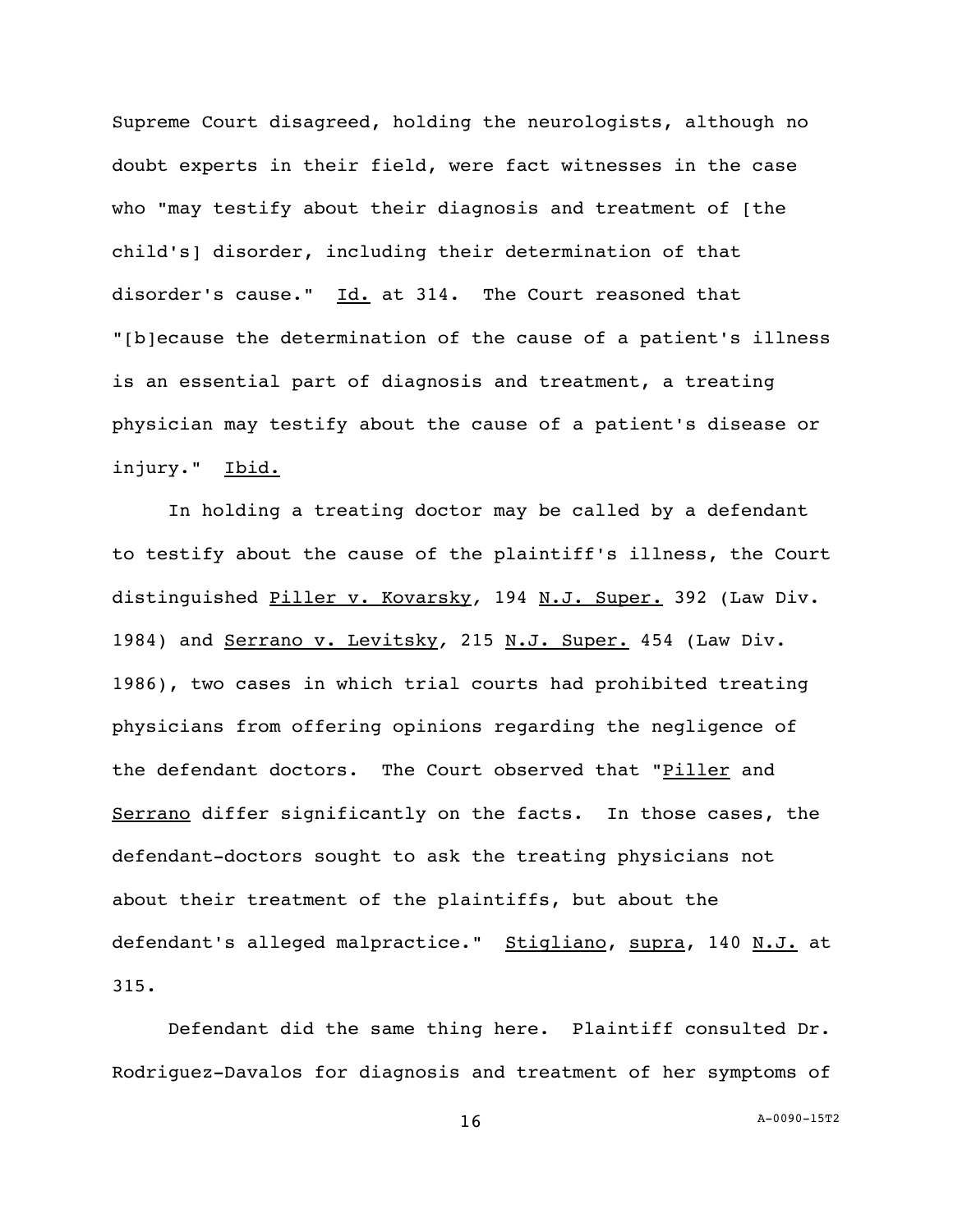nausea, vomiting and jaundice several days post a laparoscopic cholecystectomy. Upon conducting an open surgical procedure, he discovered her common bile duct had been transected. Upon making that diagnosis, Dr. Rodriguez-Davalos treated plaintiff by effecting a surgical repair. The doctor could certainly testify that the cause of plaintiff's problem was a severed bile duct. How it happened and why it happened, or that it could have happened to the best of surgeons, however, are beyond the scope of what this fact witness could offer the jury and should not have been permitted. See N.J.R.E. 701; Stigliano, supra, 140 N.J. at 314.

Judge Quinn was correct to excise all statements by Dr. Rodriguez-Davalos regarding the difficulties faced by surgeons performing laparoscopic cholecystectomies and the standard of care, including that cutting the wrong duct was not an "uncommon" problem and "could happen to any surgeon in the country." The trial judge erred in not staying that course when he permitted defendant to read into the record nearly identical comments from Dr. Rodriguez-Davalos's second deposition. The comments went well beyond the doctor's own diagnosis or treatment of plaintiff, and defendant could not fairly use this fact witness to "plac[e] in context  $\ldots$  the treatment [plaintiff] received before."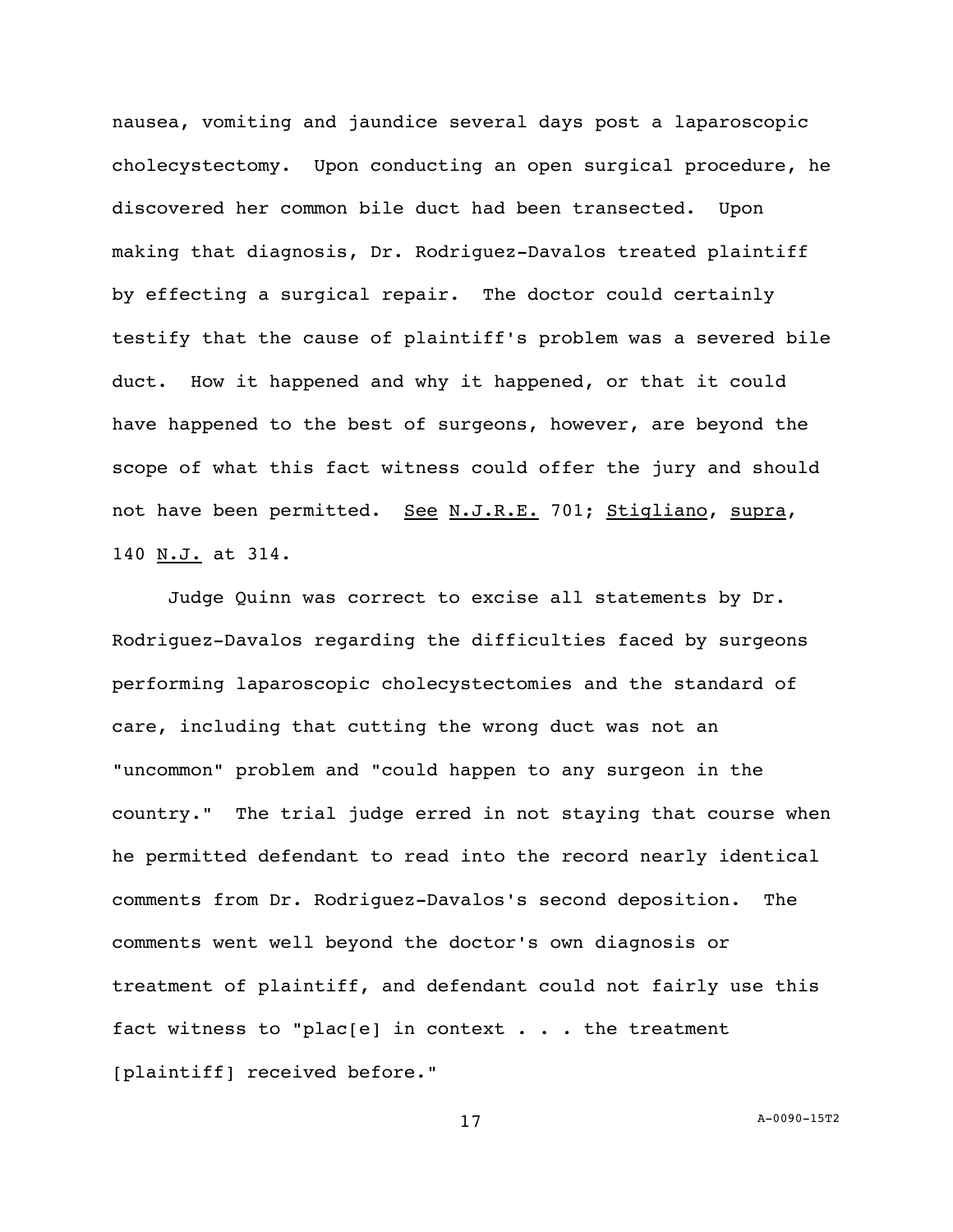Simply stated, medical malpractice defendants may not use the plaintiff's treating doctors to provide expert testimony relating to deviation from the standard of care. See Carchidi v. Iavicoli, 412 N.J. Super. 374, 382 (App. Div. 2010). "[T]hat Dr. Rodriguez-Davalos's substantial experience leads him to describe the common bile duct as being so close to and running parallel to the cystic duct that it is not uncommon for them to be confused and misidentified," as defendant argues, is no basis for the admission of that testimony from a treating doctor. Those opinions were plainly not "inextricably intertwined" with Dr. Rodriguez-Davalos's "examination, diagnosis, treatment plan and cause determination," Carchidi, supra, 412 N.J. Super. at 382-83, but concerned only defendant doctor's alleged malpractice, and were thus inadmissible.

Having reviewed the record, we cannot dismiss the error as harmless. See R. 2:10-2; Hisenaj v. Kuehner, 194 N.J. 6, 12 (2008). In crafting the rule established in **Stigliano**, the Court recognized that "[a] jury could find the treating doctors' testimony to be more impartial and credible than that of the retained experts" as they could very likely be "the only medical witnesses who have not been retained in anticipation of trial." Stigliano, supra, 140 N.J. at 317.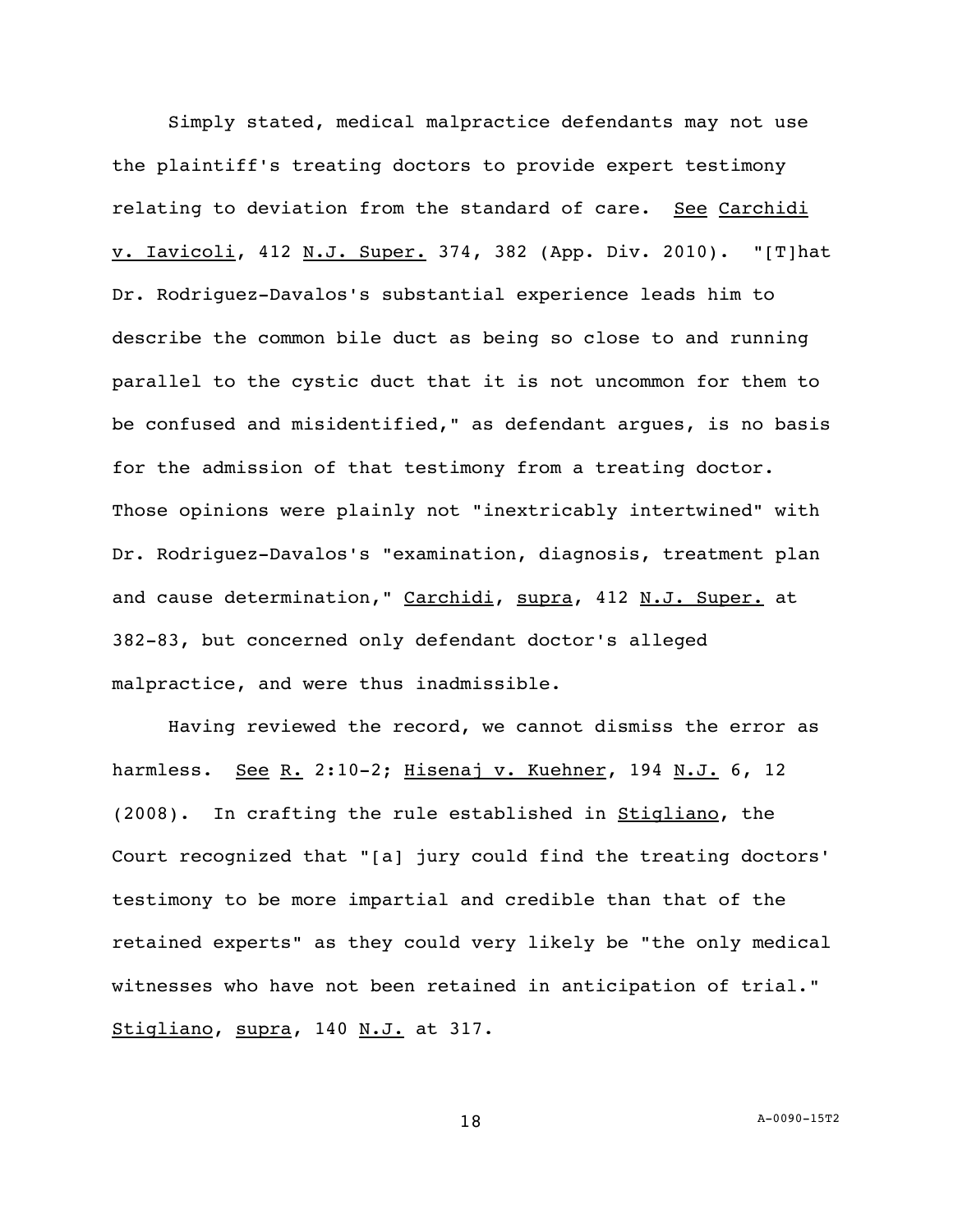In making his closing argument to the jury, defense counsel told the jury over and over that Dr. Rodriguez-Davalos, who "is not involved in this suit in any way other than he does the repair," who "certainly doesn't have any interest in getting involved in this and criticizing anybody," who is just here to "tell the truth," who "doesn't have any reason to favor anyone in this case," and that "[t]his is his patient," said, "[t]his could happen to anyone, I read it to you yesterday. This could happen to anyone. All of us are at risk of having a complication. It's a complication that can happen to any . . . surgeon that performs this operation."

Counsel went on to quote Dr. Rodriguez-Davalos on the number of gallbladder surgical injuries annually, the vagaries of the biliary system and his view of an intraoperative cholangiogram, a technique employed in the course of a laparoscopic cholecystectomy to delineate the anatomy of the biliary ducts that Dr. Drew opined defendant could have used here. Given how extensively the doctor was permitted to testify beyond the scope of his own diagnosis and treatment and defense counsel's reliance on that testimony in summing up to the jury, we conclude the error was "clearly capable of producing an unjust result" and entitles plaintiff to a new trial. See  $R. 2:10-2.$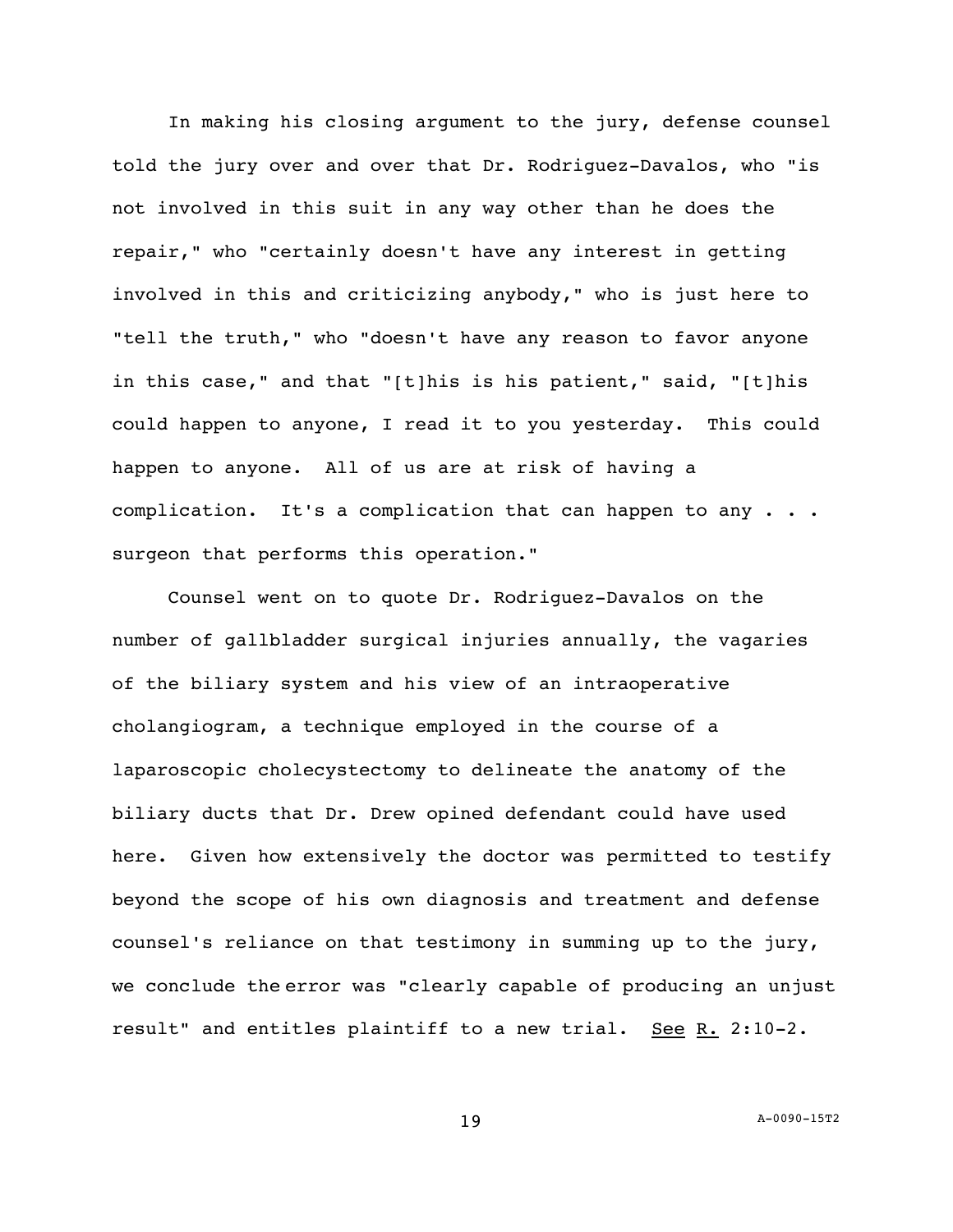We also conclude the court erred in admitting evidence of informed consent in a case in which there was no informed consent claim. Over plaintiff's objection, the trial judge admitted defendant's testimony regarding his discussion with plaintiff of the risk of injury to the common bile duct prior to surgery; Dr. Koehler's consent form and what he tells his patients of the risk of bile duct injury; Dr. Fischer's testimony that a common bile duct injury is part of every gallbladder surgeon's consent form; testimony by Dr. Rodriguez-Davalos as to his consent form and his advice to patients of the risk of injury to the bile duct prior to surgery; and the crossexamination of plaintiff's expert, Dr. Drew, regarding what he tells his own patients about the risk of complications to the common bile duct in the course of laparoscopic cholecystectomy.

The trial judge admitted the testimony based on his belief that excluding it "would lead a jury to infer that [defendant] took no steps to explain the procedure, or could lead to the conclusion that a juror or all the jurors could infer that there was a lack of explanation of the significance of the surgery." The judge ruled he would not "preclude . . . defendant from effectively advancing a defense to the complaint that's been made against him." Although we certainly agree that defendant is entitled to defend himself against the complaint "made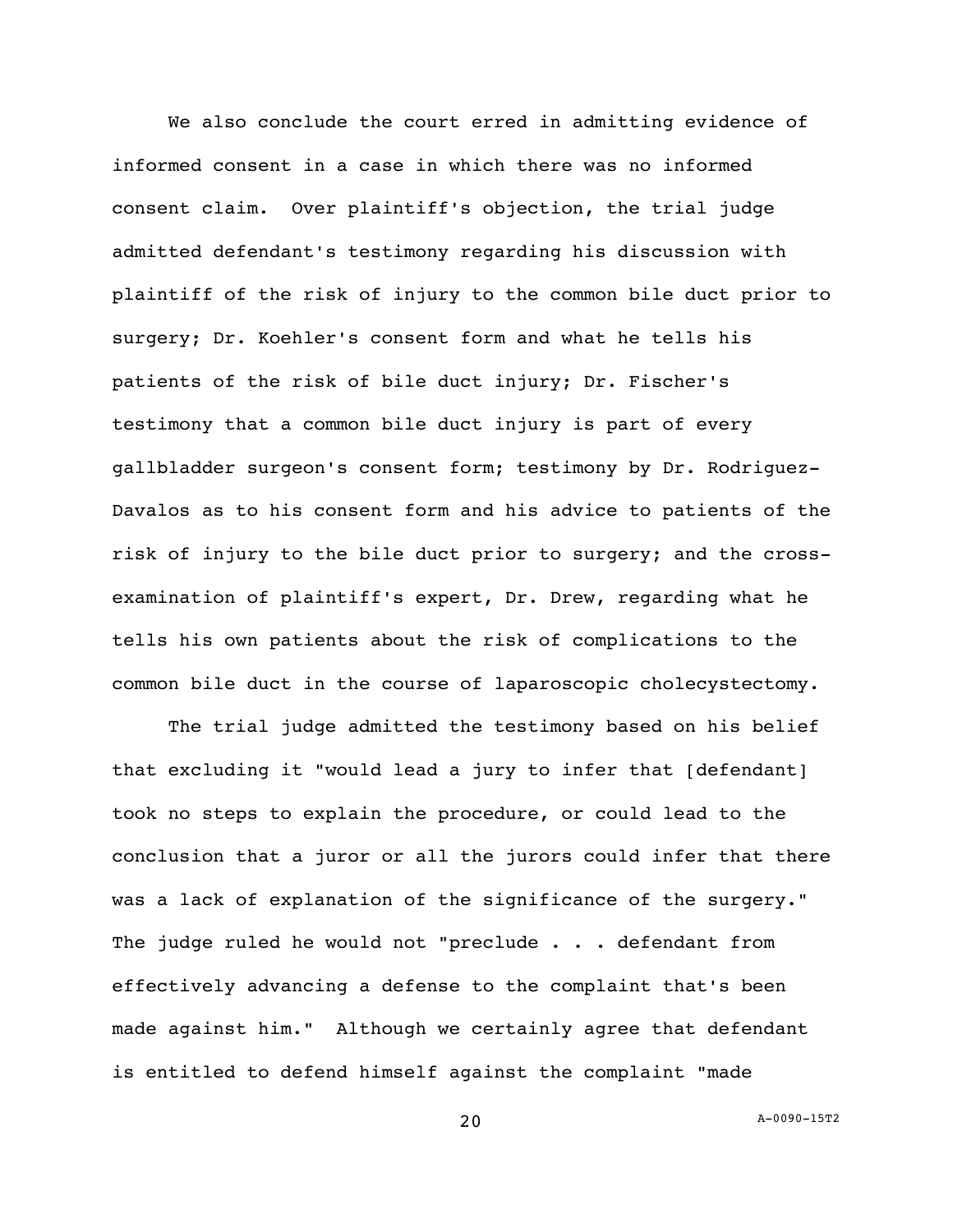against him," the question is whether he may mount such a defense when plaintiff has made no such complaint.

A patient's right to be informed about medically reasonable treatment alternatives and their attendant risks is separate and distinct from a cause of action predicated on a physician's breach of a standard of care, notwithstanding both are a form of medical negligence. Matthies v. Mastromonaco, 160 N.J. 26, 39 (1999). Although when the claims are brought together the facts underlying them can be "intertwined," there is no question but that they are different claims having different elements of proof. See Newmark-Shortino v. Buna, 427 N.J. Super. 285, 303-04, 308 (App. Div. 2012), certif. denied, 213 N.J. 45 (2013). "[T]he informed-consent basis of malpractice, as opposed to deviation from the applicable standard of care, rests not upon the physician having erred in diagnosis or administration of treatment but rather in the failure to have provided the patient with adequate information regarding the risks of a given treatment or with adequate information regarding the availability of alternative treatments and the comparative risks and benefits of each." Eagel v. Newman, 325 N.J. Super. 467, 474-75 (App. Div. 1999).

Relying on out-of-state authority, plaintiff contends that her having been advised of the risk of bile duct injury and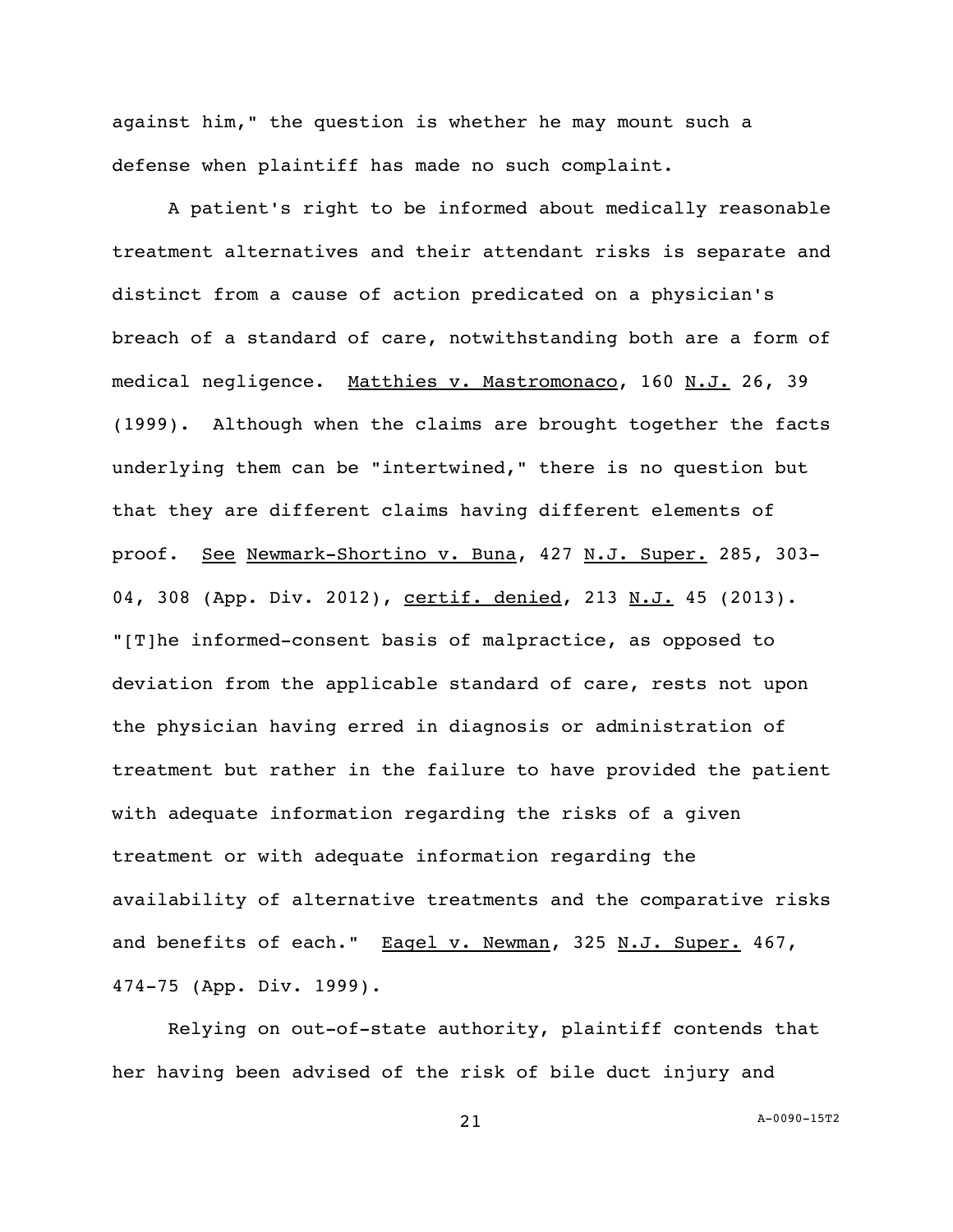having consented to the laparoscopic cholecystectomy is irrelevant to the issue of whether defendant deviated from the standard of care in performing the procedure. She claims the extensive testimony and evidence presented on informed consent unduly prejudiced her in two ways. It diverted the jury's attention from the claim she actually brought, that is whether defendant deviated from the standard of care in performing the surgery, and it allowed defendant to implicitly make the improper argument that having been advised of the possibility of bile duct injury and having consented to the surgery, she assumed the risk.

Defendant counters that "[w]hile plaintiff frames the references" made at trial "to the various surgical consent forms and the explanations" provided plaintiff of the risks of surgery, including bile duct injury, "as attempts to convert the case to one of informed consent, the clearly expressed basis for that evidence was to show the jury that bile duct injury was a known and recognized risk of a laparoscopic cholecystectomy." Defendant cites Dr. Koehler's testimony that injury to the common bile duct, though uncommon, is a recognized complication of the procedure and thus must be discussed with the patient as an example of how such testimony was relevant even in the absence of an informed consent claim.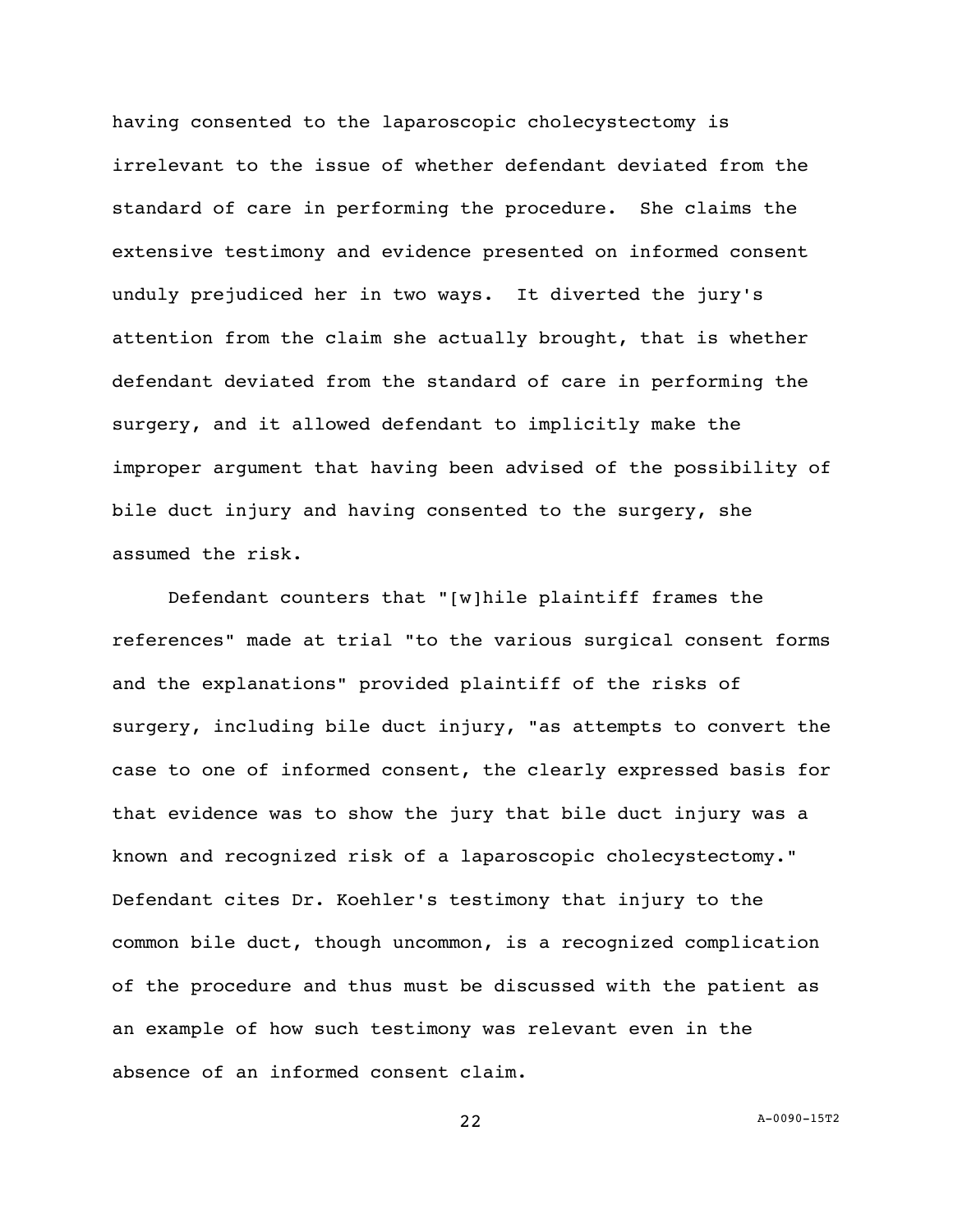In a recent decision considering whether the admission of informed consent evidence in the absence of an informed consent claim is reversible error, we followed the unanimous view of the state courts that have considered the question that such evidence is irrelevant to whether the doctor provided negligent treatment and that its admission risks undue prejudice to patients. See Ehrlich v. Sorokin, \_\_\_ N.J. Super. \_\_\_ (App. Div. 2017) (slip op. at 11-15).

The plaintiff in Ehrlich claimed the defendant doctor negligently performed a colonoscopy and polypectomy procedure, burning her colon and causing a perforation. Id. at 4. She did not bring an informed consent claim. Ibid. The doctor denied any negligence, claiming any colonoscopy carries a risk for perforation, and "burning a colon is a 'known complication of the use of [the APC] [Argon Plasma Coagulation] for the performance of colonoscopy.'" Id. at 7.

The trial court denied plaintiff's in limine motion to exclude evidence of informed consent and, over her objection, permitted the jury to review the informed consent forms she signed in its deliberations. Id. at 4-5, 7-8. Correcting his earlier statement that the documents went "to the standard of care," the judge ruled that "in a fundamental sense, there could be no way to have a fair trial that would allow the plaintiff to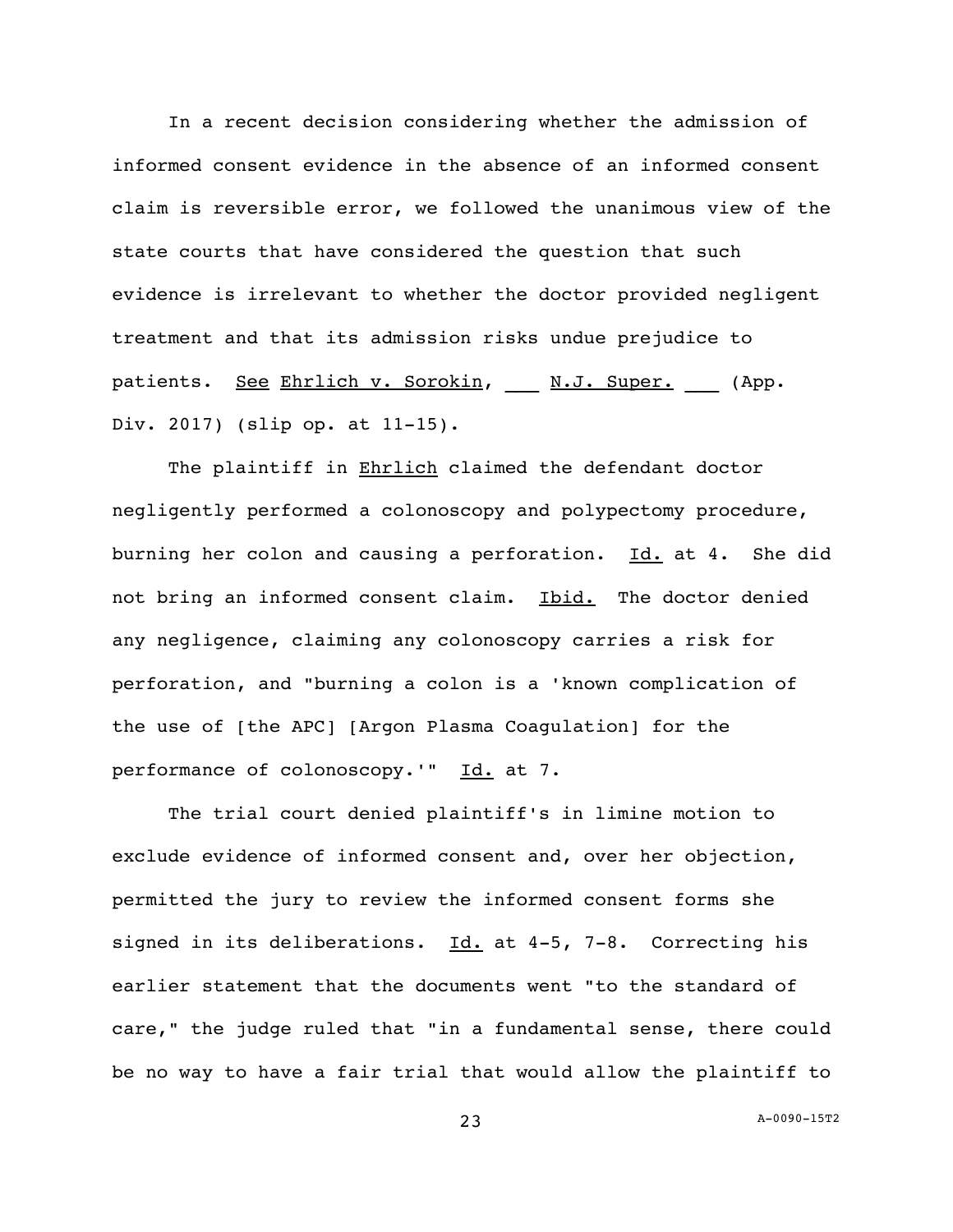explore this treatment  $\ldots$ , including almost every single statement written by Dr. Sorokin, and exclude the informed consent." Id. at 8. We disagreed.

Relying on a recent case from the Pennsylvania Supreme Court finding that a patient's agreement "'to a procedure in light of the known risks does not make it more or less probable that the physician was negligent in either considering the patient an appropriate candidate for the operation or in performing it in the post-consent timeframe,'" as well as several other out-of-state cases holding generally that evidence of informed consent is irrelevant and potentially prejudicial where the issue is negligent treatment, we reversed.<sup>2</sup> Id. at 12-13 (quoting Brady v. Urbas, 111 A.3d 1155, 1162 (Pa. 2015)). We reasoned in line with that general authority that Ehrlich's acknowledgment of the risk for perforation "had no bearing" on the only issue at trial, whether Dr. Sorokin "use of the APC without a saline lift deviated from the standard of care." Id. at 14. We also concluded the evidence had the capacity to

 $\overline{a}$ 

 $2$  We also relied on our own analogous precedent in Gonzalez  $v_{\cdot}$ Silver, 407 N.J. Super. 576, 593-95 (App. Div. 2009), in which we barred on re-trial plaintiff's statement to defendant doctor that plaintiff injured his elbow "car surfing" because of the statement's irrelevance to the diagnosis and treatment of plaintiff's elbow injury and its "enormous potential for prejudice," outweighing the worth of the evidence for impeachment purposes. Ehrlich, supra, slip op. at 13-14.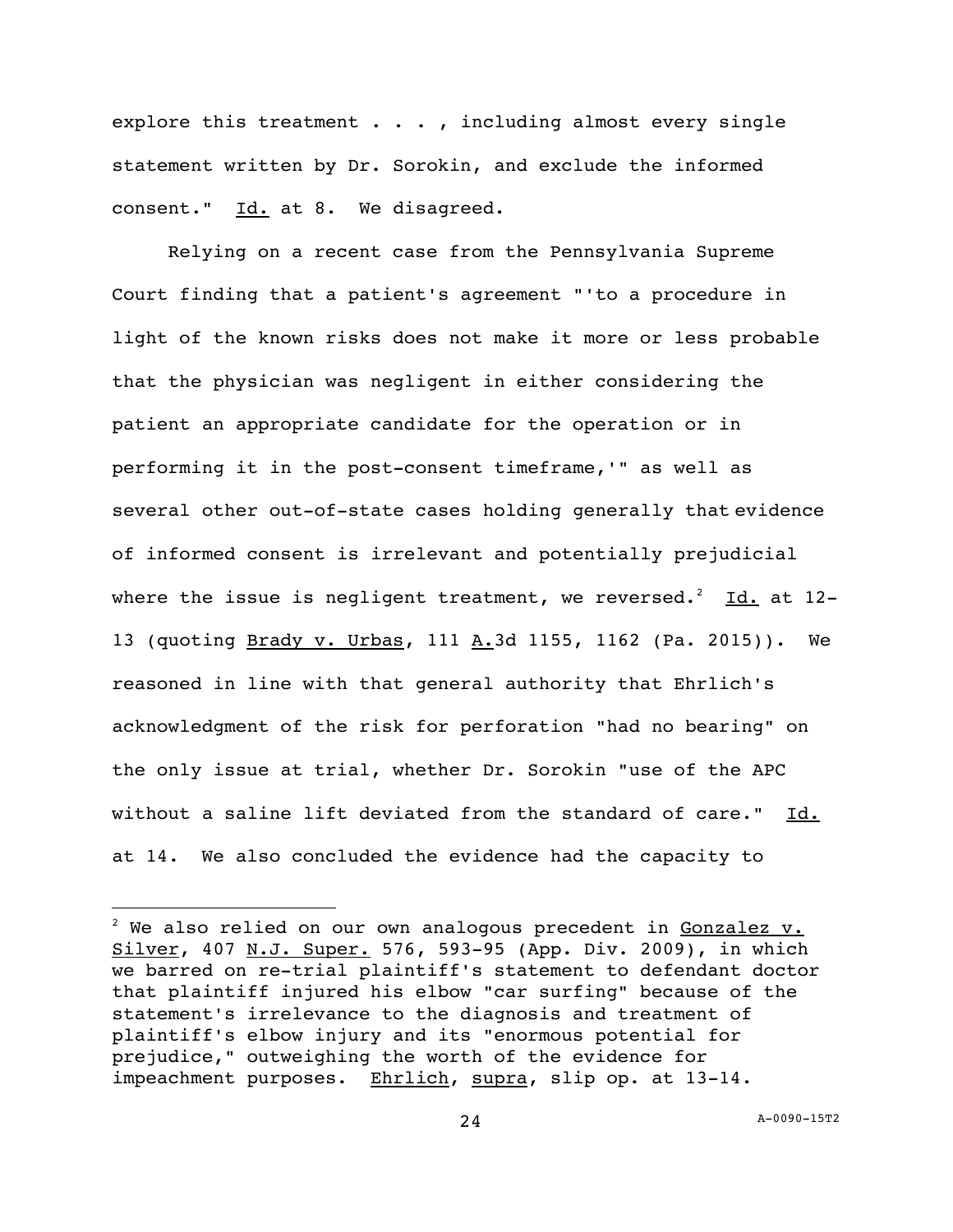mislead the jury into reasoning that Ehrlich's consent to the procedure implied a consent to the resulting injury, making it lose sight of the central question of whether the defendant doctor's actions conformed to the standard of care. Id. at 15.

We agree with the reasoning of **Ehrlich** and follow it here. Plaintiff's knowledge of the risk of bile duct injury in the course of a laparoscopic cholecystectomy is entirely irrelevant to whether defendant performed the procedure in accordance with the applicable standard of care. As the Supreme Court of Virginia has succinctly explained:

> Knowledge by the trier of fact of informed consent to risk, where lack of [in]formed consent is not an issue, does not help the plaintiff prove negligence. Nor does it help the defendant show he was not negligent. In such a case, the admission of evidence concerning a plaintiff's consent could only serve to confuse the jury because the jury could conclude, contrary to the law and the evidence, that consent to the surgery was tantamount to consent to the injury which resulted from that surgery. In effect, the jury could conclude that consent amounted to a waiver, which is plainly wrong.

[Wright v. Kaye, 593 S.E. 2d 307, 317 (Va. 2004).]

We reject defendant's argument that the informed consent evidence could assist in either establishing the standard of care for the procedure or bolstering his claim that plaintiff's transected bile duct resulted from a recognized complication of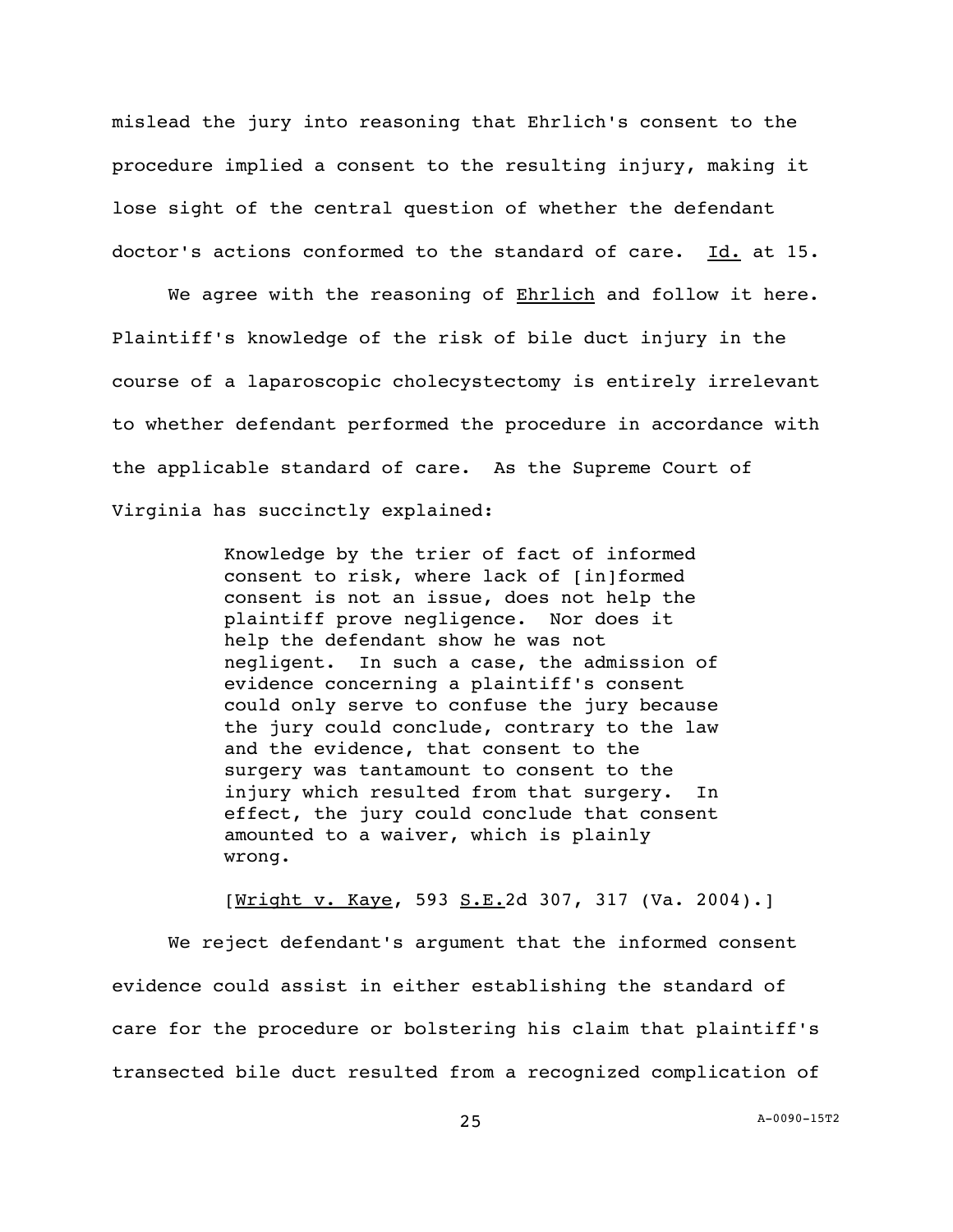the procedure and not negligence. A patient's knowledge of the risks of a surgical procedure obviously cannot establish the standard of care for the physician performing it. See Velazquez v. Portadin, 163 N.J. 677, 686 (2000) (defining a physician's standard of care as "that degree of care, knowledge, and skill ordinarily possessed and exercised in similar situations by the average member of the profession practicing in the field"). Likewise, that a recognized complication of a surgical procedure occurred says nothing about whether it could have been avoided by the surgeon's exercise of reasonable care.

Certainly, the known risks of a surgical procedure are relevant to the standard of care applicable to a surgeon performing the procedure. See Hayes v. Camel, 927 A.2d 880, 890 (Conn. 2007) (noting that "evidence of the risks of a surgical procedure is relevant in the determination of whether the standard of care was breached"). And defendant is, of course, free to argue to the jury that common bile duct injuries can occur in the course of a laparoscopic cholecystectomy in the absence of negligence. We, however, agree with those courts that have determined that presenting such evidence through the vehicle of informed consent poses enormous risks of jury confusion. See Ehrlich, supra, slip op. at 15-16. Such evidence can readily be presented clearly and without confusion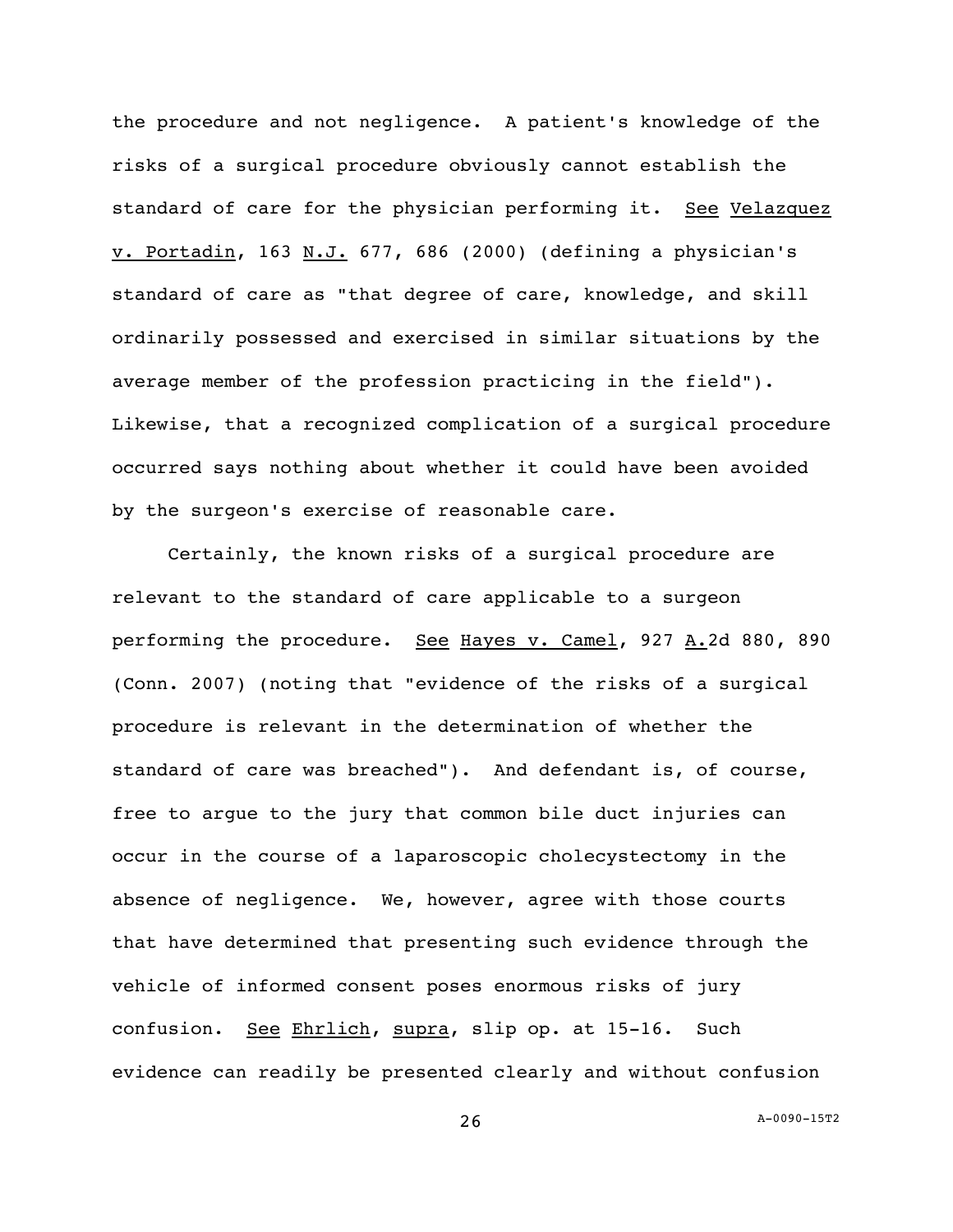through the testimony of a defense expert regarding the risks of the procedure, without reference to what advice the expert provides patients or what plaintiff was told of the risks of the surgery. See, e.g., Hayes, supra, 927 A.2d at 890; Waller v. Aggarwal, 688 N.E.2d 274, 276 (Ohio Ct. App. 1996).

We agree with plaintiff that the informed consent evidence at trial was unduly prejudicial to her. In addition to the informed consent testimony elicited from defendant and all of the experts in the case, defendant's counsel highlighted the testimony and defendant's advice to plaintiff regarding the risks repeatedly in his closing argument, asking the jury:

> Do you think he's telling her, hey I may commit malpractice on you? Or is he telling her the possible risks, known risks and complication[s] which he has a duty to do which he did do.

Although defendant undoubtedly has the right to defend himself against the complaint made against him, he does not have the right to set up a straw man argument against the complaint he would rather defend, diverting the jury's attention from the negligent treatment claim plaintiff brought, and improperly suggesting to the jury that having been advised of the possibility of bile duct injury and having consented to the surgery, plaintiff assumed the risk.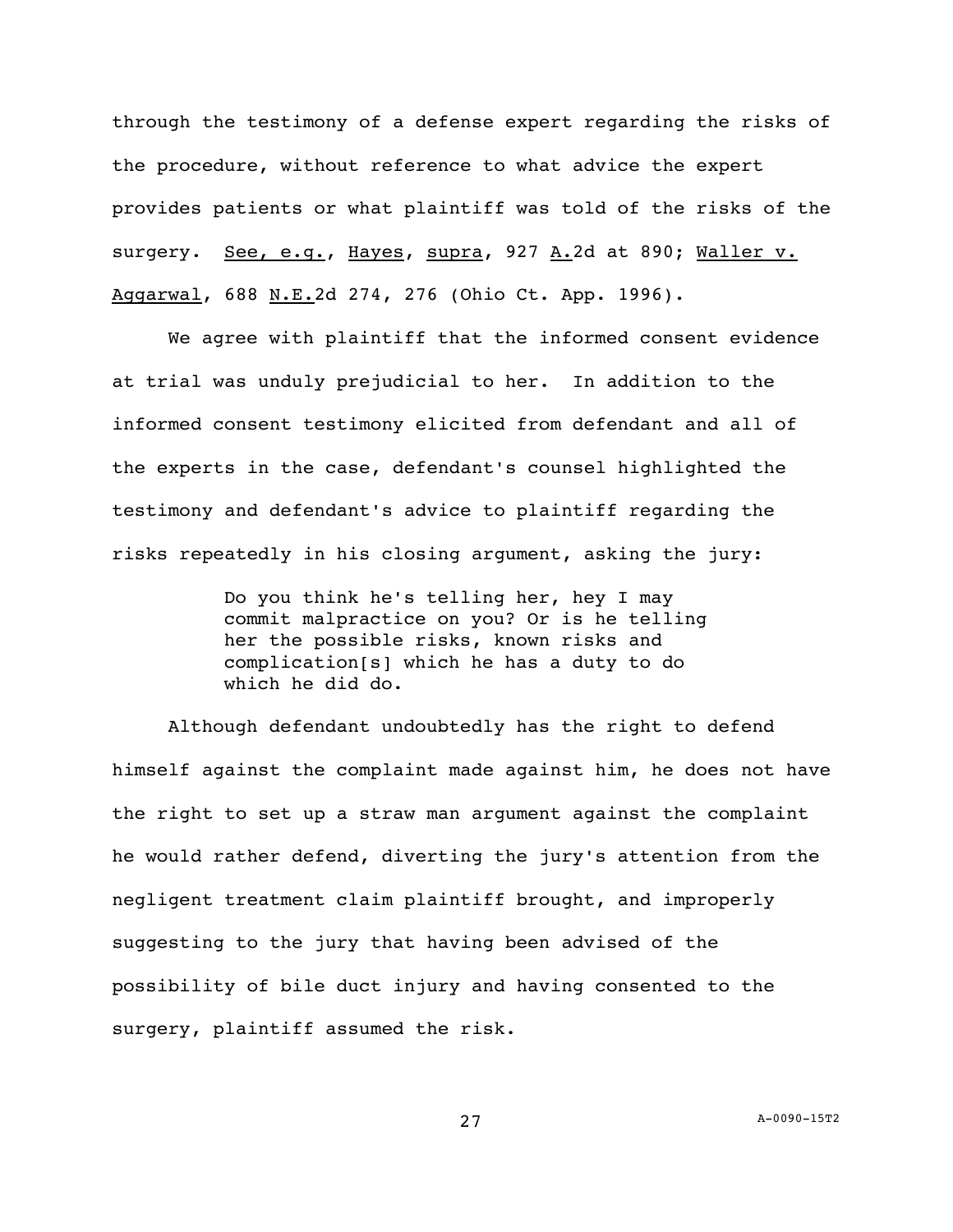Given our disposition of the appeal, we need not resolve plaintiff's remaining points of error. We comment briefly only on those issues that might occur on re-trial.

Regarding the use of learned treatises, the Supreme Court in Jacober v. St. Peter's Medical Center, 128 N.J. 475, 490-91 (1992) established that experts may "refer on direct examination to statements from learned treatises if they relied on those treatises in forming their opinions." See N.J.R.E. 803 (c)(18). With regard to Dr. Drew's reliance on sections of the Mastery of Surgery text edited by Dr. Fischer, one of defendant's experts, we are not aware of any requirement that such reliance must be demonstrated exclusively in the expert's report, as opposed to his deposition testimony. As for plaintiff's employment of the Society of American Gastrointestinal and Endoscopic Surgeons Manual on cross-examination of Dr. Koehler, because plaintiff employed it to impeach the witness, notice was not required. See Form A(1) Uniform Interrogatories #10, Pressler & Verniero, Current N.J. Court Rules, Appendix II to R. 4:17-1 at www.gannlaw.com (2017).

Regarding the trial judge's refusal to allow plaintiff's counsel to cross-examine Dr. Fischer on his views of tort reform after he testified that he had "suggested to [the] American College of Surgeons . . . that [surgeons] stop doing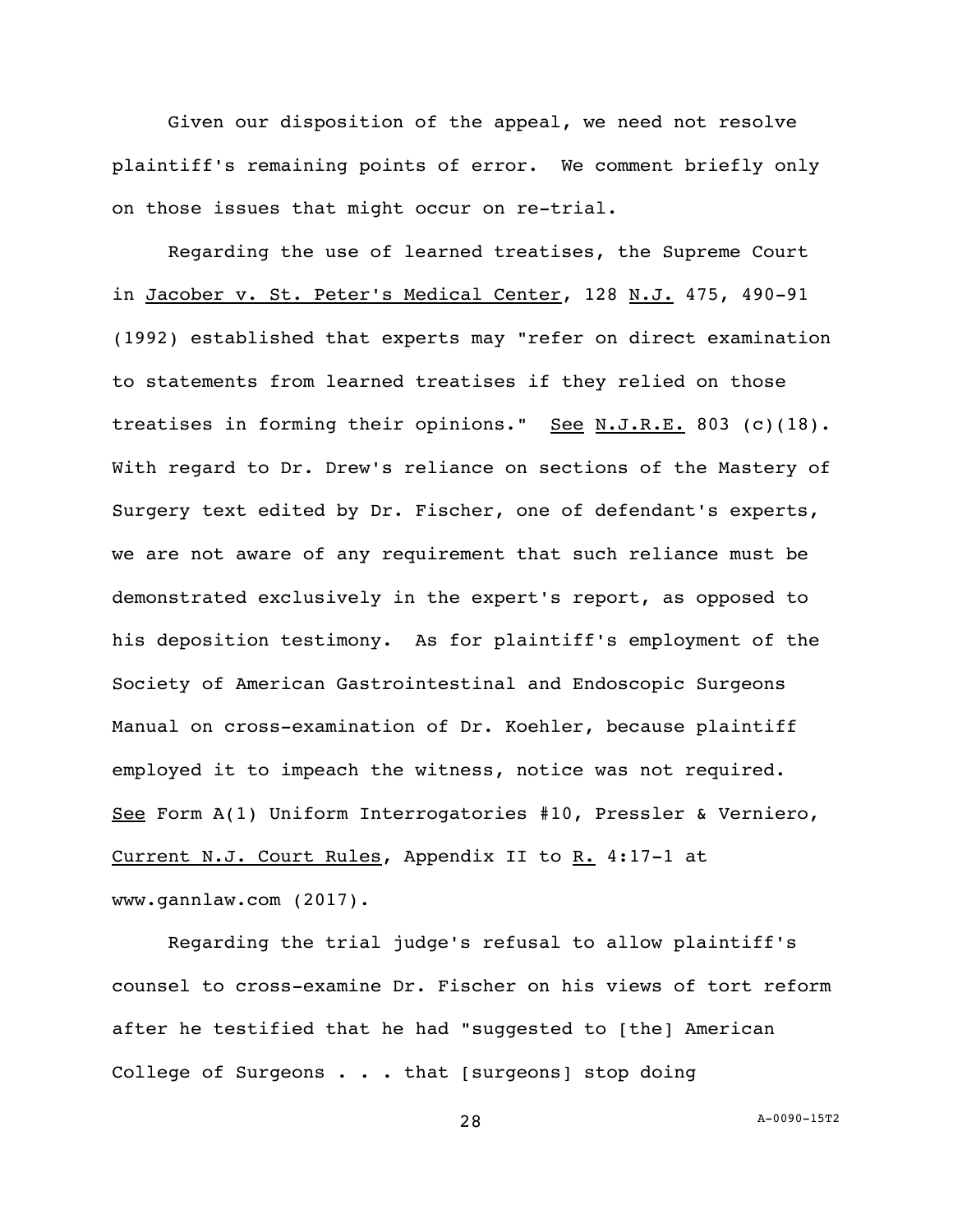laparoscopic cholecystectomies until we can come to some conclusion with the legal profession as to what is appropriate for compensation and get it out of the court system," we need not decide whether we would reverse such a ruling in light of the trial court's broad discretion to control cross-examination. See Delgaudio v. Rodriguera, 280 N.J. Super. 135, 141 (App. Div. 1995).

We note, however, that the scope of cross-examination concerning bias is also broad, and that  $N.J.R.E.$  607 expressly permits a party to introduce extrinsic evidence for the purpose of impairing the credibility of a witness. If what the trial judge characterized as Dr. Fischer's "political views" informed his opinion on the standard of care, then those views would appear a proper subject of cross-examination, the standard being its effect "upon substantial justice." Glenpointe Assocs. v. Twp. of Teaneck, 241 N.J. Super. 37, 55 (App. Div.), certif. denied, 122 N.J. 391 (1990).

Finally, we address plaintiff's contention that Dr. Fischer's was a net opinion because it was without factual support in the record. Because defendant did not move to strike Dr. Fischer's testimony at trial, the issue is not properly before us. Nieder v. Royal Indem. Ins. Co., 62 N.J. 229, 234 (1973). If such a motion is made on re-trial, the court must